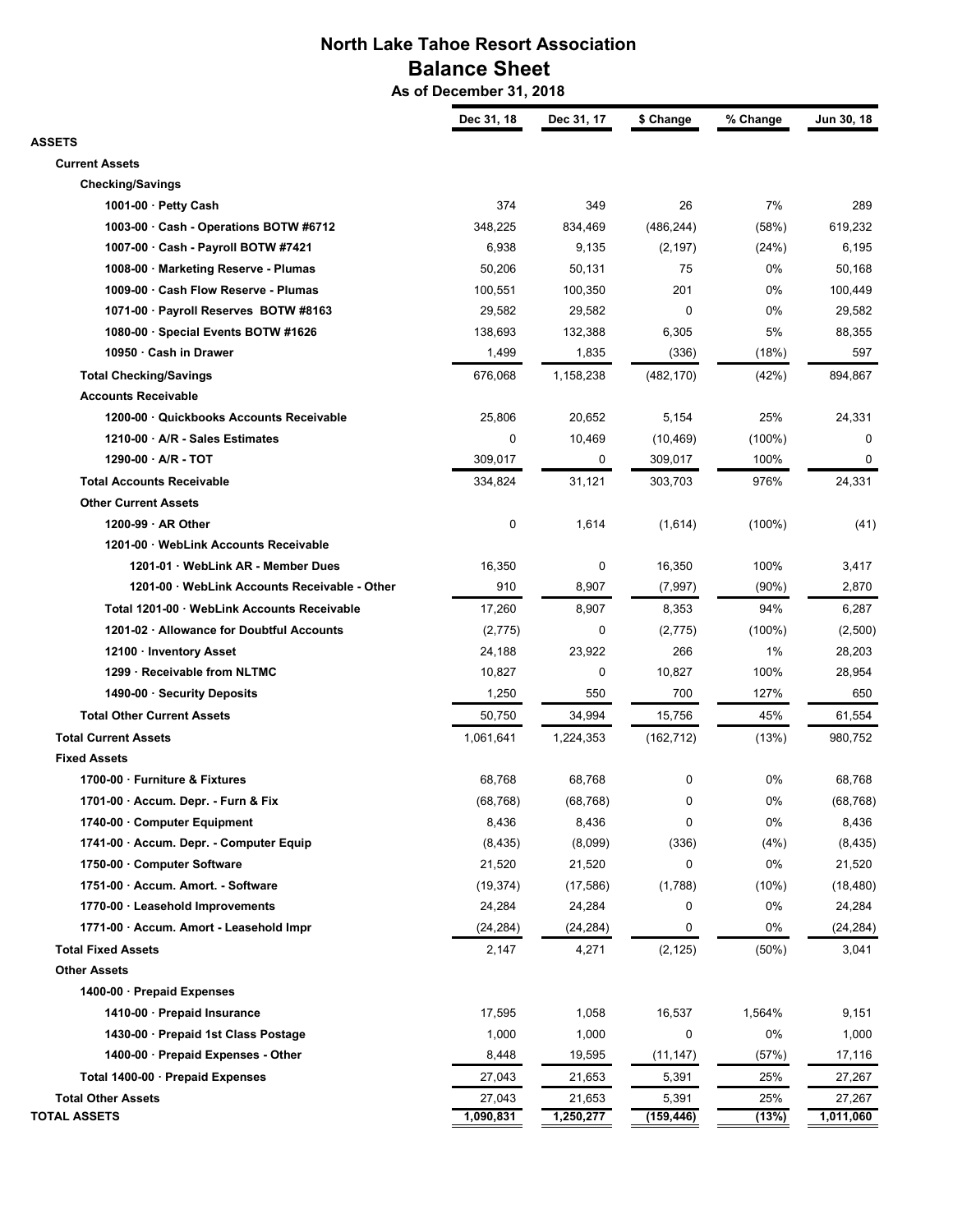# **North Lake Tahoe Resort Association Balance Sheet**

 **As of December 31, 2018**

|                                                 | Dec 31, 18 | Dec 31, 17 | \$ Change  | % Change  | Jun 30, 18 |
|-------------------------------------------------|------------|------------|------------|-----------|------------|
| <b>LIABILITIES &amp; EQUITY</b>                 |            |            |            |           |            |
| <b>Liabilities</b>                              |            |            |            |           |            |
| <b>Current Liabilities</b>                      |            |            |            |           |            |
| <b>Accounts Payable</b>                         |            |            |            |           |            |
| 2000-00 · Accounts Payable                      | 41,772     | 243,603    | (201, 832) | (83%)     | 42,156     |
| <b>Total Accounts Payable</b>                   | 41,772     | 243,603    | (201, 832) | (83%)     | 42,156     |
| <b>Credit Cards</b>                             |            |            |            |           |            |
| 2080-00 · Bank of the West - Master Cards       |            |            |            |           |            |
| 2080-02 · MC_6765_Jason                         | 0          | 15         | (15)       | $(100\%)$ | 15         |
| 2080-04 · MC_5968_Ronald                        | 0          | 241        | (241)      | $(100\%)$ | 126        |
| 2080-06 · MC_5288_Emily                         | 0          | 426        | (426)      | $(100\%)$ | 0          |
| 2080-10 · MC_9495_AI                            | 0          | (170)      | 170        | 100%      | 180        |
| 2080-11 · MC_3978_Amber                         | 0          | 15         | (15)       | $(100\%)$ | 3,070      |
| 2080-12 · MC_3960_Natalie                       | 0          | 4,452      | (4, 452)   | $(100\%)$ | 0          |
| 2080-13 · MC 6903 Cindy                         | 0          | 2,222      | (2, 222)   | $(100\%)$ | 2,430      |
| 2080-14 · MC_6193_Daphne                        | 0          | 0          | 0          | 0%        | 83         |
| Total 2080-00 · Bank of the West - Master Cards | 0          | 7,200      | (7,200)    | $(100\%)$ | 5,903      |
| <b>Total Credit Cards</b>                       | 0          | 7,200      | (7,200)    | $(100\%)$ | 5,903      |
| <b>Other Current Liabilities</b>                |            |            |            |           |            |
| 21000 · Salaries/Wages/Payroll Liabilit         |            |            |            |           |            |
| 2100-00 · Salaries / Wages Payable              | 25,713     | 38,973     | (13,261)   | (34%)     | 36,870     |
| 2101-00 · Incentive Payable                     | 44,820     | 47,578     | (2,758)    | (6%)      | 43,384     |
| 2102-00 · Commissions Payable                   | 3,845      | 4,839      | (994)      | (21%)     | 4,698      |
| 2120-00 · Empl. Federal Tax Payable             | 13,755     | 3,118      | 10,638     | 341%      | 3,072      |
| 2175-00 · 401 (k) Plan                          | 4,916      | 1,559      | 3,357      | 215%      | 1,157      |
| 2180-00 · Estimated PTO Liability               | 49,004     | 74,725     | (25, 721)  | (34%)     | 49,004     |
| Total 21000 · Salaries/Wages/Payroll Liabilit   | 142,054    | 170,792    | (28, 738)  | (17%)     | 138,185    |
| 2190-00 · Sales and Use Tax Payable             |            |            |            |           |            |
| 2195-00 · Use Tax Payable                       | 26         | 0          | 26         | 100%      | 853        |
| 25500 · * Sales Tax Payable                     | 1,794      | 1,217      | 577        | 47%       | 1,941      |
| 2190-00 · Sales and Use Tax Payable - Other     | 54         | 0          | 54         | 100%      | 2,794      |
| Total 2190-00 · Sales and Use Tax Payable       | 1,875      | 1,217      | 658        | 54%       | 49,521     |
| 2250-00 · Accrued Expenses                      | 339        | 0          | 339        | 100%      | 0          |
| 2400-42 · Marketing Co-op                       | 332        | 0          | 332        | 100%      | 67,000     |
| 2400-60 · Deferred Revenue- Member Dues         | 31,551     | 28,146     | 3,405      | 12%       | 56,979     |
| 2500-00 · Deferred Revenue - TMBC               | 405        | 0          | 405        | 100%      | 535        |
| 2651-00 · Deferred Rev - Conference             | 2,200      | 5,500      | (3,300)    | (60%)     | 0          |
| 2700-00 · Deferred Rev. County                  | 350,305    | 0          | 350,305    | 100%      | 0          |
| $2800-00 \cdot$ Suspense                        | 4,137      | (12, 643)  | 16,780     | 133%      | 4,202      |
| 2900-00 · Due To/From County of Placer          | 5,160      | 221,067    | (215, 907) | (98%)     | 229,432    |
| <b>Total Other Current Liabilities</b>          | 538,358    | 414,079    | 124,279    | 30%       | 548,649    |
| <b>Total Current Liabilities</b>                |            |            |            |           |            |
|                                                 | 580,130    | 664,883    | (84, 753)  | (13%)     | 596,708    |
| <b>Total Liabilities</b>                        | 580,130    | 664,883    | (84, 753)  | (13%)     | 596,708    |
| Equity                                          |            |            |            |           |            |
| 32000 · Unrestricted Net Assets                 | (11,669)   | (8, 754)   | (2,915)    | (33%)     | (6, 430)   |
| 3300-11 · Designated Marketing Reserve          | 275,755    | 256,830    | 18,925     | 7%        | 275,755    |
| 3301 · Cash Flow Reserve                        | 100,248    | 100,048    | 200        | 0%        | 100,248    |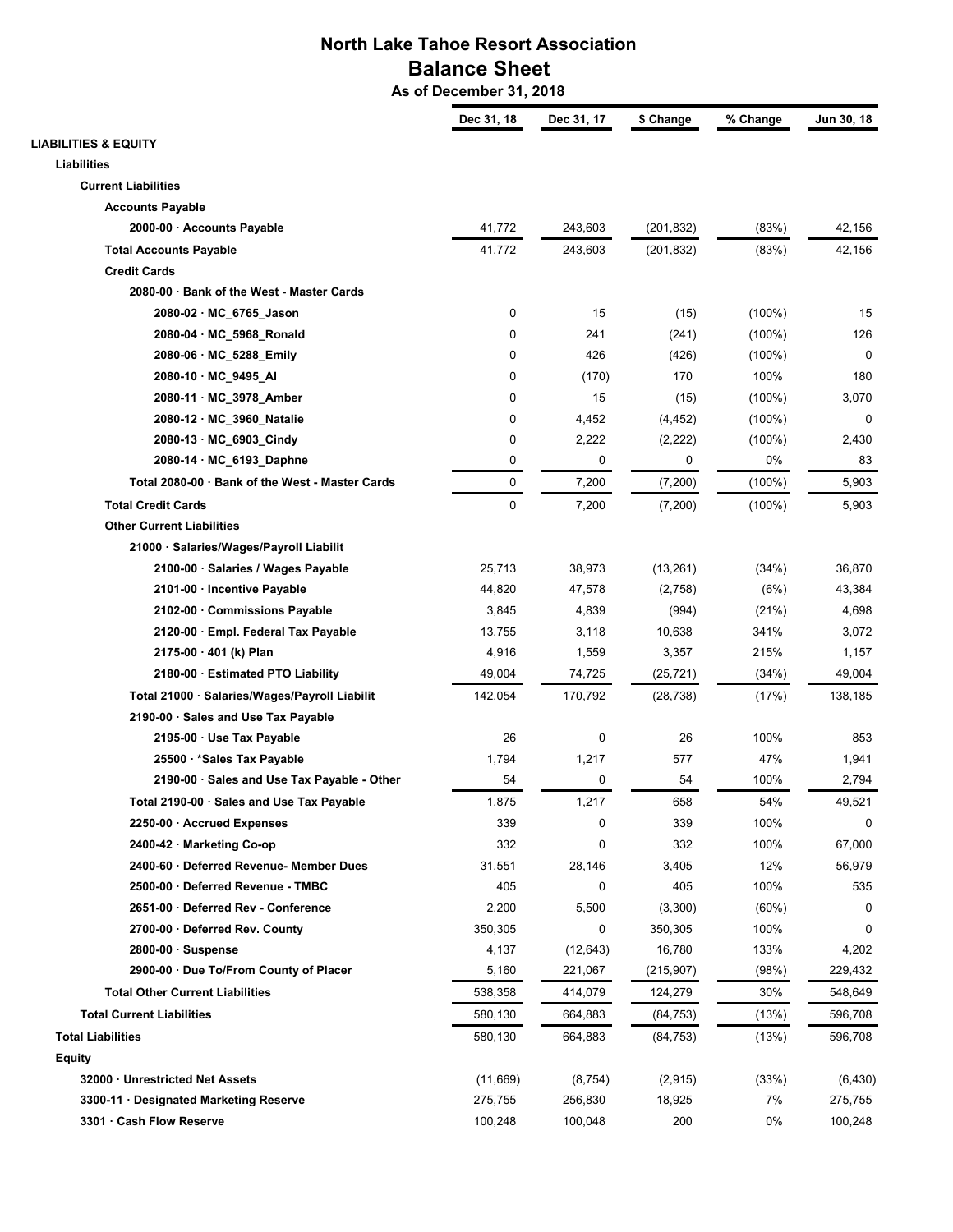# **North Lake Tahoe Resort Association Balance Sheet**

 **As of December 31, 2018**

|                                       | Dec 31, 18 | Dec 31, 17 | \$ Change | % Change | Jun 30, 18 |
|---------------------------------------|------------|------------|-----------|----------|------------|
| 3302 · Marketing Cash Reserve         | 50.018     | 50.018     |           | 0%       | 50.018     |
| Net Income                            | 96.349     | 187,251    | (90, 902) | (49%)    | (5,239)    |
| <b>Total Equity</b>                   | 510.701    | 585.394    | (74, 693) | (13%)    | 414.352    |
| <b>TOTAL LIABILITIES &amp; EQUITY</b> | 1.090.831  | 1.250.277  | (159.446) | (13%)    | 1.011.060  |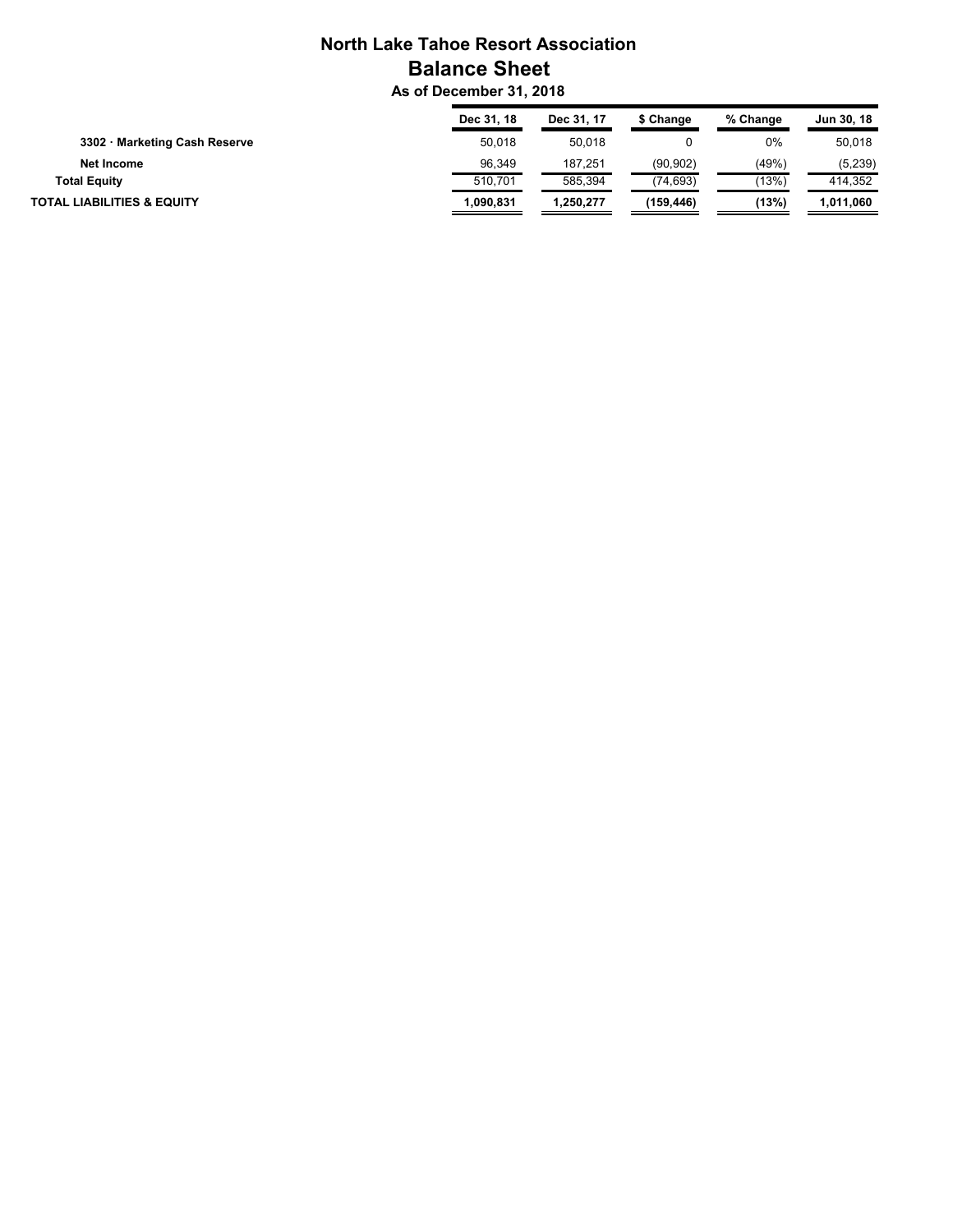# North Lake Tahoe Resort Association Profit & Loss Accrual Basis **Accrual Basis Accrual Basis Accrual Basis Accrual Basis Accrual Basis Accrual Basis Accrual Basis**

|                                                                                                                                                                                                                                                                                               | Jul - Dec 18                                                      | <b>Jul - Dec 17</b>                                              | \$ Change                                                   | % Change                                     |
|-----------------------------------------------------------------------------------------------------------------------------------------------------------------------------------------------------------------------------------------------------------------------------------------------|-------------------------------------------------------------------|------------------------------------------------------------------|-------------------------------------------------------------|----------------------------------------------|
| <b>Ordinary Income/Expense</b><br>Income                                                                                                                                                                                                                                                      |                                                                   |                                                                  |                                                             |                                              |
| 4050-00 County of Placer TOT Funding<br>4200-00 · Membership Dues                                                                                                                                                                                                                             | 1,896,437<br>66.502                                               | 1,945,111<br>67,788                                              | -48,674<br>$-1,286$                                         | $-3%$<br>$-2%$                               |
| 4201-00 New Member Fees<br>4205-00 Conference Dues<br>4250-00 · Revenues-Membership Activities                                                                                                                                                                                                | 0<br>4,629                                                        | 75<br>5,500                                                      | $-75$<br>$-871$                                             | $-100%$<br>$-16%$                            |
| 4250-02 Chamber Events<br>4250-03 · Summer/Winter Rec Luncheon<br>4251-00 Tues AM Breakfast Club                                                                                                                                                                                              | 1,684<br>2,622<br>3,196                                           | 53<br>3,409<br>1,745                                             | 1,631<br>$-787$<br>1,451                                    | 3,077%<br>$-23%$<br>83%                      |
| 4250-00 · Revenues-Membership Activities - Other                                                                                                                                                                                                                                              | 3,680                                                             | 1,120                                                            | 2,560                                                       | 229%                                         |
| Total 4250-00 · Revenues-Membership Activities                                                                                                                                                                                                                                                | 11,182                                                            | 6,327                                                            | 4,855                                                       | 77%                                          |
| $4252-00 \cdot$ Sponsorships<br>4253-00 · Revenue- Other<br>4350-00 · Special Events (Marketing)<br>4600-00 Commissions                                                                                                                                                                       | 600<br>6<br>0                                                     | 0<br>$\Omega$<br>77,628                                          | 600<br>6<br>$-77,628$                                       | 100%<br>100%<br>$-100%$                      |
| 4601-00 Commissions - South Shore<br>4600-00 Commissions - Other                                                                                                                                                                                                                              | 8,417<br>30,537                                                   | 1,859<br>45,890                                                  | 6,558<br>$-15,353$                                          | 353%<br>-34%                                 |
| Total 4600-00 Commissions                                                                                                                                                                                                                                                                     | 38,954                                                            | 47,749                                                           | $-8,795$                                                    | $-18%$                                       |
| 46000 Merchandise Sales<br>4502-00 Non-Retail VIC income<br>46000 Merchandise Sales - Other                                                                                                                                                                                                   | 2,801<br>65.811                                                   | 7,982<br>50,862                                                  | $-5,181$<br>14,949                                          | -65%<br>29%                                  |
| Total 46000 · Merchandise Sales                                                                                                                                                                                                                                                               | 68,612                                                            | 58,844                                                           | 9,769                                                       | 17%                                          |
| <b>Total Income</b>                                                                                                                                                                                                                                                                           | 2,086,921                                                         | 2,209,021                                                        | $-122,100$                                                  | $-6%$                                        |
| <b>Gross Profit</b>                                                                                                                                                                                                                                                                           | 2,086,921                                                         | 2,209,021                                                        | $-122,100$                                                  | $-6%$                                        |
| <b>Expense</b><br>5000-00 · Salaries & Wages<br>5010-00 Sales Commissions<br>5020-00 · P/R - Tax Expense<br>5030-00 · P/R - Health Insurance Expense<br>5040-00 · P/R - Workmans Comp<br>$5060-00 \cdot 401$ (k)<br>5070-00 Other Benefits and Expenses<br>5000-00 · Salaries & Wages - Other | 12,336<br>41,417<br>62,887<br>4,393<br>20,083<br>2,351<br>530,545 | 6,824<br>41,695<br>47,667<br>4,794<br>18,427<br>2,224<br>519,326 | 5,512<br>$-278$<br>15,220<br>-400<br>1,656<br>127<br>11,219 | 81%<br>$-1%$<br>32%<br>-8%<br>9%<br>6%<br>2% |
| Total 5000-00 · Salaries & Wages                                                                                                                                                                                                                                                              | 674,012                                                           | 640,956                                                          | 33,056                                                      | 5%                                           |
| 5100-00 Rent<br>5110-00 · Utilities<br>5140-00 · Repairs & Maintenance<br>5150-00 Office - Cleaning<br>5100-00 · Rent - Other                                                                                                                                                                 | 5,914<br>1,807<br>3,540<br>76,772                                 | 5,563<br>1,375<br>4,380<br>74,766                                | 351<br>431<br>-840<br>2,006                                 | $6\%$<br>31%<br>$-19%$<br>3%                 |
| Total 5100-00 · Rent                                                                                                                                                                                                                                                                          | 88,033                                                            | 86,085                                                           | 1,949                                                       | 2%                                           |
| $5310-00 \cdot$ Telephone<br>$5320-00$ Telephone<br>5350-00 · Internet                                                                                                                                                                                                                        | 16,758<br>25                                                      | 14,172<br>25                                                     | 2,586<br>0                                                  | 18%<br>0%                                    |
| Total 5310-00 Telephone                                                                                                                                                                                                                                                                       | 16,783                                                            | 14,197                                                           | 2,586                                                       | 18%                                          |
| 5420-00 · Mail - USPS<br>5480-00 Mail - Fed Ex<br>5420-00 Mail - USPS - Other                                                                                                                                                                                                                 | 84<br>1,425                                                       | 121<br>1,283                                                     | -37<br>142                                                  | $-31%$<br>11%                                |
| Total 5420-00 · Mail - USPS                                                                                                                                                                                                                                                                   | 1,509                                                             | 1,404                                                            | 105                                                         | 8%                                           |
| 5510-00 · Insurance/Bonding<br>$5520-00 \cdot$ Supplies                                                                                                                                                                                                                                       | 3,401                                                             | 5,495                                                            | $-2,095$                                                    | $-38%$                                       |
| 5525-00 · Supplies- Computer <\$1000<br>5520-00 · Supplies - Other                                                                                                                                                                                                                            | 3,974<br>7,513                                                    | 1,205<br>5,704                                                   | 2,769<br>1,809                                              | 230%<br>32%                                  |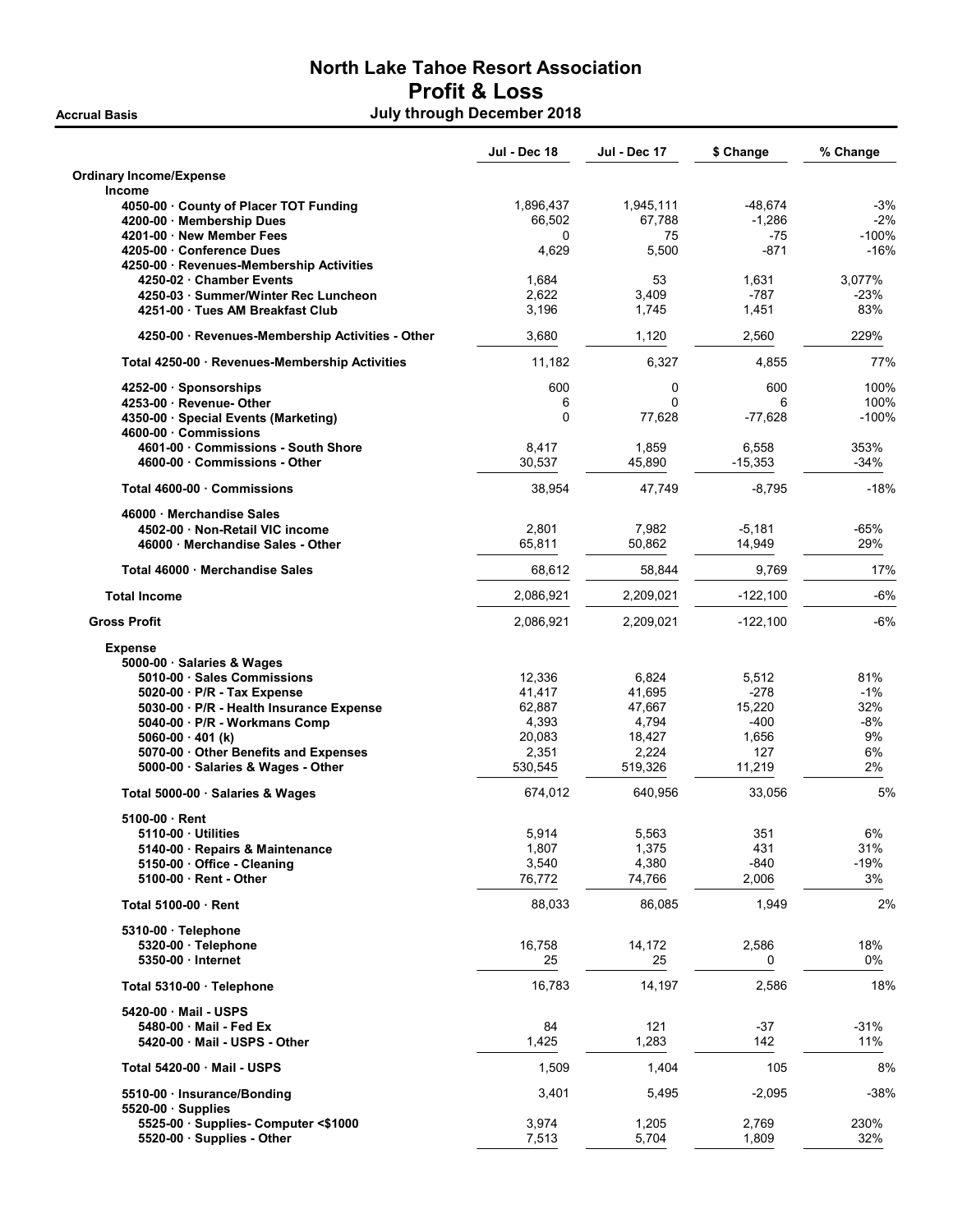# North Lake Tahoe Resort Association Profit & Loss Accrual Basis **Accrual Basis Accrual Basis Accrual Basis Accrual Basis Accrual Basis Accrual Basis Accrual Basis**

|                                                                                  | <b>Jul - Dec 18</b> | Jul - Dec 17    | \$ Change             | % Change         |
|----------------------------------------------------------------------------------|---------------------|-----------------|-----------------------|------------------|
| Total 5520-00 · Supplies                                                         | 11,487              | 6,909           | 4,578                 | 66%              |
| 5610-00 Depreciation                                                             | 894                 | 1,315           | $-420$                | -32%             |
| 5700-00 · Equipment Support & Maintenance                                        | 849                 | 6,495           | $-5,646$              | $-87%$           |
| 5710-00 · Taxes, Licenses & Fees                                                 | 5,212               | 6,548           | $-1,336$              | -20%             |
| 5740-00 · Equipment Rental/Leasing                                               | 6,362               | 7,976           | $-1,614$              | $-20%$           |
| 5800-00 · Training Seminars                                                      | 3,941               | 3,523           | 419                   | 12%              |
| 5815 · Training Video Series                                                     | 0                   | 1,058           | $-1,058$              | $-100%$          |
| 5830-00 Commission Due to Third Party                                            | $\Omega$            | 765             | $-765$                | $-100%$          |
| 5850-00 · Artist of Month - Commissions<br>5900-00 · Professional Fees           | 1,894               | 3,366           | $-1,471$              | -44%             |
| 5910-00 · Professional Fees - Attorneys                                          | 840                 | 8,020           | $-7,180$              | $-90%$           |
| 5920-00 Professional Fees - Accountant                                           | 21,000              | 16,715          | 4,285                 | 26%              |
| 5921-00 Professional Fees - Other                                                | 0                   | 37,219          | $-37,219$             | $-100%$          |
| Total 5900-00 · Professional Fees                                                | 21,840              | 61,954          | $-40,114$             | -65%             |
| 5940-00 · Research & Planning Membership                                         | 0                   | 3,000           | $-3,000$              | $-100%$          |
| 5941-00 · Research & Planning<br>$6020-00$ · Programs                            | 5,000               | 2,266           | 2,734                 | 121%             |
| 6016-00 · Special Event Partnership                                              | 0                   | 14,500          | $-14,500$             | $-100%$          |
| 6018-00 Business Assoc. Grants                                                   | 0                   | 10,000          | $-10,000$             | $-100%$          |
| Total 6020-00 · Programs                                                         | 0                   | 24,500          | $-24,500$             | $-100%$          |
| $6420-00$ Events                                                                 |                     |                 |                       |                  |
| 6420-01 Sponsorships                                                             |                     |                 |                       |                  |
| 6023-00 · Autumn Food & Wine                                                     | 34,278              | 114,772         | -80.494               | $-70%$           |
| 6421-04 · Broken Arrow Skyrace                                                   | 20,000              | 0               | 20,000                | 100%             |
| $6421-06$ · Spartan                                                              | 254,000             | 254,000         | 0                     | $0\%$            |
| 6421-08 · Tough Mudder                                                           | 8,000               | 0               | 8,000                 | 100%             |
| 6421-09 Wanderlust                                                               | 0                   | 4,043           | $-4,043$              | -100%            |
| 6421-10 WinterWonderGrass - Tahoe<br>6421-14 Tahoe Trail 100                     | 47<br>0             | 15,000<br>5,000 | $-14,953$<br>$-5,000$ | $-100%$<br>-100% |
| Total 6420-01 · Sponsorships                                                     | 316,325             | 392,815         | $-76,490$             | $-20%$           |
| 6421-00 New Event Development                                                    | 0                   | 1,064           | $-1,064$              | $-100%$          |
| 6422-00 Event Media<br>6422-03 · Human Powered Sports Campaign                   | 0                   | 74              | -74                   | $-100%$          |
| Total 6422-00 Event Media                                                        | 0                   | 74              | $-74$                 | $-100%$          |
| 6424-00 Event Operation Expenses                                                 | 2,514               | 0               | 2,514                 | 100%             |
| Total 6420-00 Events                                                             | 318,839             | 393,953         | $-75, 113$            | -19%             |
| 6423-00 Membership Activities                                                    |                     |                 |                       |                  |
| 6435-00 · Shop Local Event                                                       | 0                   | 138             | -138                  | $-100%$          |
| 6436-00 · Membership - Wnt/Sum Rec Lunch                                         | 3,469               | 2,716           | 753                   | 28%              |
| 6437-00 Tuesday Morning Breakfast Club                                           | 2,132               | 2,417           | -285                  | $-12%$           |
| 6441-00 · Membership - Miscellaneous Exp                                         | 60                  | 0               | 60                    | 100%             |
| 6442-00 Public Relations/Website                                                 | 7,225               | 1,690           | 5,535                 | 328%             |
| 6444-00 Trades                                                                   | 0                   | 835             | $-835$                | $-100%$          |
| 6423-00 · Membership Activities - Other                                          | 4,561               | 32              | 4,529                 | 14,369%          |
| Total 6423-00 · Membership Activities                                            | 17,446              | 7,827           | 9,619                 | 123%             |
| 6490-00 Classified Ads                                                           | 0<br>$\mathbf 0$    | 50<br>808       | -50                   | $-100%$          |
| 6701-00 · Market Study Reports/Research<br>6730-00 · Marketing Cooperative/Media | 729,915             | 657,106         | $-808$<br>72,809      | $-100%$<br>11%   |
| 6740-00 · Media/Collateral/Production                                            | 1,278               | 0               | 1,278                 | 100%             |
| 6742-00 · Non-NLT Co-Op Marketing Program                                        | 14,731              | 11,089          | 3,641                 | 33%              |
| 6743-00 · BACC Marketing Programs                                                |                     |                 |                       |                  |
| 6743-01 · Shop Local                                                             | 7,132               | 3,070           | 4,062                 | 132%             |
| 6743-03 · Touch Lake Tahoe                                                       | 0                   | 10,103          | $-10,103$             | $-100%$          |
| 6743-05 · Peak Your Adventure                                                    | 1,000               | 0               | 1,000                 | 100%             |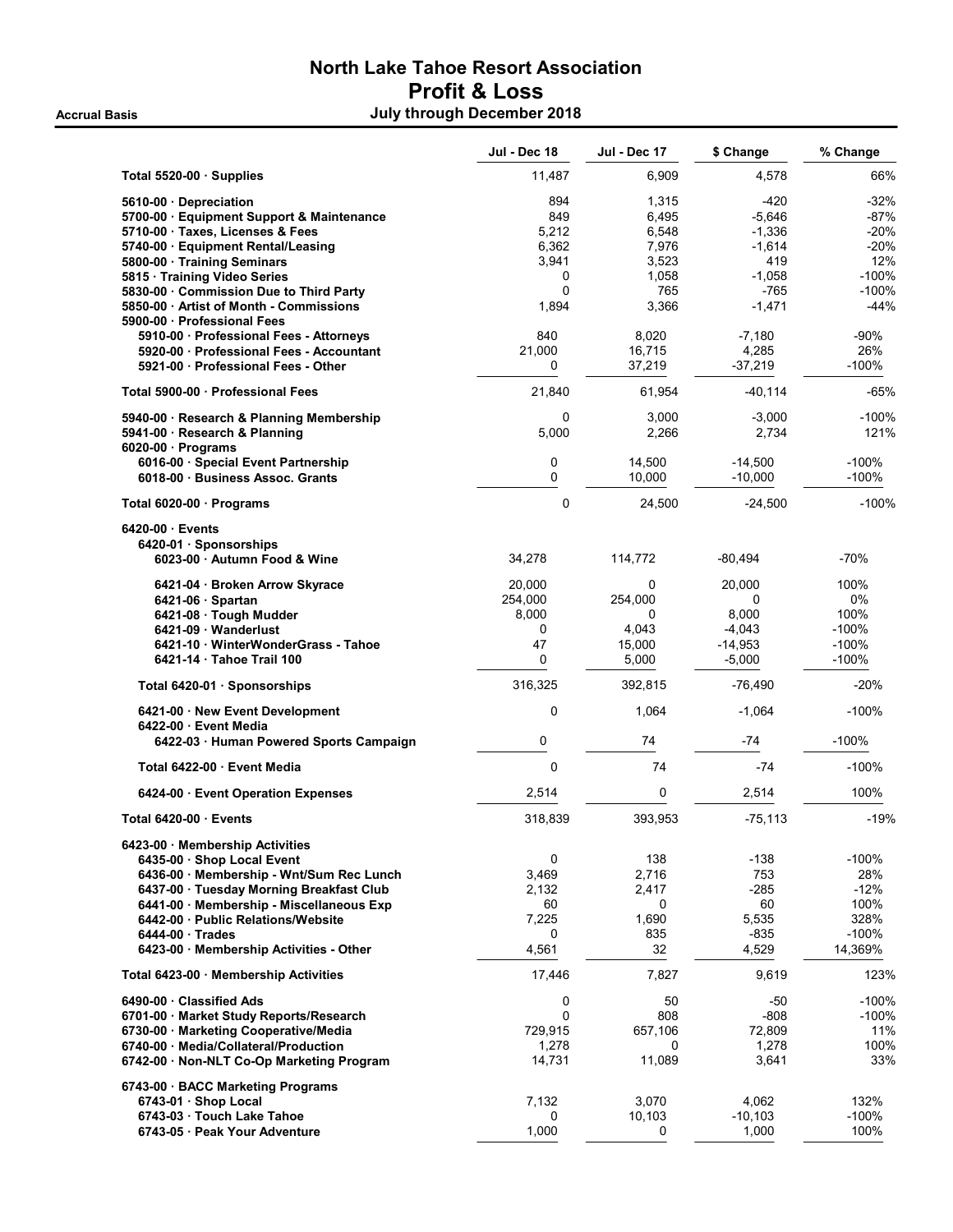# North Lake Tahoe Resort Association Profit & Loss Accrual Basis **Accrual Basis July through December 2018**

|                                                    | Jul - Dec 18 | Jul - Dec 17 | \$ Change | % Change |
|----------------------------------------------------|--------------|--------------|-----------|----------|
| Total 6743-00 · BACC Marketing Programs            | 8,132        | 13,173       | $-5,041$  | $-38%$   |
| 8100-00 · Cost of Goods Sold                       |              |              |           |          |
| 51100 Freight and Shipping Costs                   | 862          | 582          | 280       | 48%      |
| 52500 Purchase Discounts                           | $-40$        | $-621$       | 581       | 94%      |
| 59900 · POS Inventory Adjustments                  | 36           | 511          | $-476$    | $-93%$   |
| 8100-00 Cost of Goods Sold - Other                 | 35,179       | 29,463       | 5,716     | 19%      |
| Total 8100-00 Cost of Goods Sold                   | 36,036       | 29,935       | 6,101     | 20%      |
| 8200-00 Associate Relations                        | 1,930        | 1,410        | 520       | 37%      |
| 8300-00 · Board Functions                          | 5,073        | 5,875        | $-803$    | $-14%$   |
| 8500-00 Credit Card Fees                           | 3,536        | 3,287        | 250       | 8%       |
| 8700-00 Automobile Expenses                        | 2.761        | 2.258        | 502       | 22%      |
| 8750-00 · Meals/Meetings                           | 1,501        | 2,375        | $-873$    | $-37%$   |
| 8810-00 Dues & Subscriptions                       | 4,405        | 4,628        | $-224$    | $-5%$    |
| 8910-00 · Travel                                   | 359          | 944          | $-585$    | $-62%$   |
| 8920-00 Bad Debt                                   | 3,553        | 9,382        | $-5,829$  | $-62%$   |
| <b>Total Expense</b>                               | 1,990,711    | 2,021,909    | $-31,197$ | $-2%$    |
| <b>Net Ordinary Income</b>                         | 96,210       | 187,112      | $-90,903$ | $-49%$   |
| <b>Other Income/Expense</b><br><b>Other Income</b> |              |              |           |          |
| 4700-00 Revenues-Interest & Investment             | 139          | 139          | 0         | 0%       |
| <b>Total Other Income</b>                          | 139          | 139          | 0         | 0%       |
| <b>Net Other Income</b>                            | 139          | 139          | 0         | 0%       |
| Net Income                                         | 96,349       | 187,251      | $-90,902$ | $-49%$   |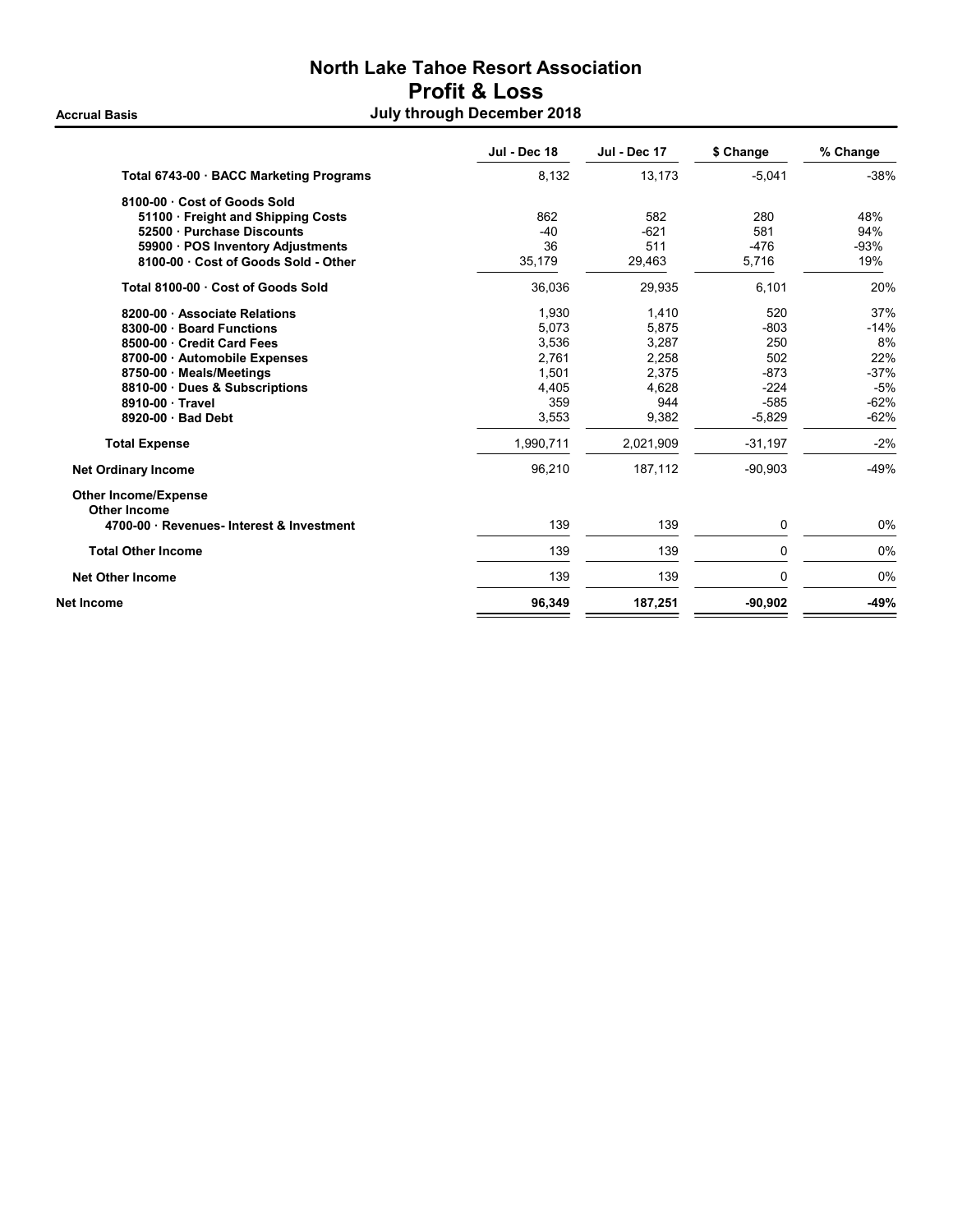All Departments

|                                                                                                                                                                                                                                                                                                         | <b>Dec 18</b>                                             | <b>Budget</b>                                           | \$ Over Budget                                          | Jul - Dec 18                                                      | <b>YTD Budget</b>                                                | \$ Over Budget                                                             | Annual Bud                                                           |
|---------------------------------------------------------------------------------------------------------------------------------------------------------------------------------------------------------------------------------------------------------------------------------------------------------|-----------------------------------------------------------|---------------------------------------------------------|---------------------------------------------------------|-------------------------------------------------------------------|------------------------------------------------------------------|----------------------------------------------------------------------------|----------------------------------------------------------------------|
| <b>Ordinary Income/Expense</b>                                                                                                                                                                                                                                                                          |                                                           |                                                         |                                                         |                                                                   |                                                                  |                                                                            |                                                                      |
| Income<br>4050-00 County of Placer TOT Funding<br>4200-00 · Membership Dues<br>4205-00 Conference Dues<br>4250-00 · Revenues-Membership Activities<br>4250-01 · Community Awards                                                                                                                        | 286,489<br>11,135<br>367                                  | 284,261<br>10,600<br>825                                | 2,228<br>535<br>(458)                                   | 1,896,437<br>66,502<br>4,629                                      | 1,937,975<br>63,600<br>4,950                                     | (41, 538)<br>2,902<br>(321)                                                | 3,793,727<br>128,000<br>9,900                                        |
| 4250-04 · Silent Auction<br>4250-05 · Sponsorships<br>4250-01 · Community Awards - Other                                                                                                                                                                                                                | 0<br>0<br>0                                               | 0<br>0<br>0                                             | $\Omega$<br>$\mathbf 0$<br>0                            | 0<br>0<br>0                                                       | $\Omega$<br>0<br>0                                               | $\mathbf 0$<br>$\mathbf 0$<br>0                                            | 19,000<br>13,000<br>18,000                                           |
| Total 4250-01 · Community Awards                                                                                                                                                                                                                                                                        | $\mathbf 0$                                               | $\mathbf 0$                                             | $\mathbf 0$                                             | $\mathbf 0$                                                       | $\mathbf 0$                                                      | $\Omega$                                                                   | 50,000                                                               |
| 4250-02 · Chamber Events<br>4250-03 · Summer/Winter Rec Luncheon<br>4251-00 · Tues AM Breakfast Club<br>4251-01 · Tues AM Breakfast Club Sponsors<br>4251-00 · Tues AM Breakfast Club - Other                                                                                                           | 1,157<br>$\mathbf 0$<br>$\mathbf 0$<br>494                | 208<br>$\Omega$<br>250<br>580                           | 949<br>$\Omega$<br>(250)<br>(86)                        | 1,684<br>2,622<br>0<br>3,196                                      | 1,252<br>4,000<br>1,300<br>3,480                                 | 432<br>(1, 378)<br>(1,300)<br>(284)                                        | 2,500<br>8,000<br>3,050<br>6,960                                     |
| Total 4251-00 · Tues AM Breakfast Club                                                                                                                                                                                                                                                                  | 494                                                       | 830                                                     | (336)                                                   | 3,196                                                             | 4,780                                                            | (1, 584)                                                                   | 10,010                                                               |
| 4250-00 · Revenues-Membership Activities - Other                                                                                                                                                                                                                                                        | 285                                                       | 0                                                       | 285                                                     | 3,680                                                             | 0                                                                | 3,680                                                                      | $\mathbf 0$                                                          |
| Total 4250-00 · Revenues-Membership Activities                                                                                                                                                                                                                                                          | 1,936                                                     | 1,038                                                   | 898                                                     | 11,182                                                            | 10,032                                                           | 1,150                                                                      | 70,510                                                               |
| 4252-00 · Sponsorships<br>4253-00 · Revenue- Other<br>4600-00 · Commissions                                                                                                                                                                                                                             | 0<br>$\mathbf 0$                                          | 0                                                       | 0                                                       | 600<br>6                                                          | $\mathbf 0$                                                      | 600                                                                        | $\Omega$                                                             |
| 4601-00 Commissions - South Shore<br>4600-00 · Commissions - Other                                                                                                                                                                                                                                      | (201)<br>3,167                                            | 1,667<br>2,500                                          | (1,868)<br>667                                          | 8,417<br>30,537                                                   | 9,998<br>15,000                                                  | (1,581)<br>15,537                                                          | 20,000<br>30,000                                                     |
| Total 4600-00 · Commissions                                                                                                                                                                                                                                                                             | 2,966                                                     | 4,167                                                   | (1,201)                                                 | 38,954                                                            | 24,998                                                           | 13,956                                                                     | 50,000                                                               |
| 46000 · Merchandise Sales<br>4502-00 · Non-Retail VIC income<br>46000 · Merchandise Sales - Other                                                                                                                                                                                                       | 457<br>7,190                                              | 500<br>7,600                                            | (43)<br>(410)                                           | 2,801<br>65,811                                                   | 6,500<br>51,100                                                  | (3,699)<br>14,711                                                          | 9,500<br>95,000                                                      |
| Total 46000 · Merchandise Sales                                                                                                                                                                                                                                                                         | 7,647                                                     | 8,100                                                   | (453)                                                   | 68,612                                                            | 57,600                                                           | 11,012                                                                     | 104,500                                                              |
| <b>Total Income</b>                                                                                                                                                                                                                                                                                     | 310,540                                                   | 308,991                                                 | 1,549                                                   | 2,086,921                                                         | 2,099,155                                                        | (12, 234)                                                                  | 4,156,637                                                            |
| <b>Gross Profit</b>                                                                                                                                                                                                                                                                                     | 310,540                                                   | 308,991                                                 | 1,549                                                   | 2,086,921                                                         | 2,099,155                                                        | (12, 234)                                                                  | 4,156,637                                                            |
| <b>Expense</b><br>5000-00 · Salaries & Wages<br>5010-00 · Sales Commissions<br>5020-00 $\cdot$ P/R - Tax Expense<br>5030-00 · P/R - Health Insurance Expense<br>5040-00 · P/R - Workmans Comp<br>5060-00 $\cdot$ 401 (k)<br>5070-00 · Other Benefits and Expenses<br>5000-00 · Salaries & Wages - Other | 304<br>9,790<br>12,929<br>1,109<br>3,115<br>805<br>97,372 | 633<br>6,998<br>11,058<br>958<br>3,560<br>586<br>88,318 | (329)<br>2,792<br>1,871<br>151<br>(445)<br>219<br>9,054 | 12,336<br>41,417<br>62,887<br>4,393<br>20,083<br>2,351<br>530,545 | 3,802<br>44,304<br>66,342<br>6,039<br>21,719<br>3,513<br>538,955 | 8,534<br>(2,887)<br>(3, 455)<br>(1,646)<br>(1,636)<br>(1, 162)<br>(8, 410) | 7,600<br>86,761<br>132,690<br>11,845<br>43,048<br>7,029<br>1,068,067 |
| Total 5000-00 · Salaries & Wages                                                                                                                                                                                                                                                                        | 125,423                                                   | 112,111                                                 | 13,312                                                  | 674,012                                                           | 684,674                                                          | (10, 662)                                                                  | 1,357,040                                                            |
| $5100-00 \cdot$ Rent<br>$5110-00 \cdot$ Utilities<br>5140-00 · Repairs & Maintenance<br>5150-00 · Office - Cleaning<br>5100-00 · Rent - Other                                                                                                                                                           | 935<br>881<br>675<br>12,946                               | 1,128<br>3,902<br>1,000<br>12,957                       | (193)<br>(3,021)<br>(325)<br>(11)                       | 5,914<br>1,807<br>3,540<br>76,772                                 | 5,873<br>23,409<br>5,321<br>77,726                               | 41<br>(21, 602)<br>(1,781)<br>(954)                                        | 12,191<br>46,850<br>10,444<br>155,468                                |
| Total 5100-00 · Rent                                                                                                                                                                                                                                                                                    | 15.437                                                    | 18.987                                                  | (3, 550)                                                | 88,033                                                            | 112.329                                                          | (24, 296)                                                                  | 224,953                                                              |
| 5310-00 · Telephone<br>5320-00 · Telephone<br>5350-00 · Internet<br>5310-00 · Telephone - Other                                                                                                                                                                                                         | 1,786<br>0<br>$\mathsf 0$                                 | 2,129<br>461                                            | (343)                                                   | 16,758<br>25<br>$\pmb{0}$                                         | 12,774                                                           | 3,984                                                                      | 25,548<br>5,535                                                      |
| Total 5310-00 · Telephone                                                                                                                                                                                                                                                                               | 1,786                                                     | 2,590                                                   | (461)<br>(804)                                          | 16,783                                                            | 2,769<br>15,543                                                  | (2,769)<br>1,240                                                           | 31,083                                                               |
| 5420-00 Mail - USPS<br>5480-00 · Mail - Fed Ex<br>5420-00 · Mail - USPS - Other                                                                                                                                                                                                                         | 30<br>110                                                 | 0<br>475                                                | 30<br>(365)                                             | 84<br>1,425                                                       | 0<br>2,403                                                       | 84<br>(978)                                                                | 0<br>5,203                                                           |
| Total 5420-00 · Mail - USPS                                                                                                                                                                                                                                                                             | 140                                                       | 475                                                     | (335)                                                   | 1,509                                                             | 2,403                                                            | (894)                                                                      | 5,203                                                                |
| 5510-00 · Insurance/Bonding                                                                                                                                                                                                                                                                             | 724                                                       | 485                                                     | 239                                                     | 3,401                                                             | 3,228                                                            | 173                                                                        | 6,138                                                                |
| $5520-00 \cdot$ Supplies<br>5525-00 · Supplies- Computer <\$1000<br>5520-00 · Supplies - Other                                                                                                                                                                                                          | 770<br>2,365                                              | 125<br>1,650                                            | 645<br>715                                              | 3,974<br>7,513                                                    | 5,050<br>10,593                                                  | (1,076)<br>(3,080)                                                         | 7,600<br>21,493                                                      |
| Total 5520-00 · Supplies                                                                                                                                                                                                                                                                                | 3,135                                                     | 1,775                                                   | 1,360                                                   | 11,487                                                            | 15,643                                                           | (4, 156)                                                                   | 29,093                                                               |
| 5610-00 Depreciation<br>5700-00 · Equipment Support & Maintenance<br>5710-00 · Taxes, Licenses & Fees<br>5740-00 · Equipment Rental/Leasing<br>5800-00 · Training Seminars<br>5850-00 · Artist of Month - Commissions<br>5900-00 · Professional Fees                                                    | 149<br>199<br>1,056<br>1,128<br>1,663<br>$\mathbf 0$      | 177<br>1,118<br>1,100<br>1,478<br>417<br>458            | (28)<br>(919)<br>(44)<br>(350)<br>1,246<br>(458)        | 894<br>849<br>5,212<br>6,362<br>3,941<br>1,894                    | 1,067<br>6,706<br>6,551<br>8,858<br>7,748<br>2,752               | (173)<br>(5, 857)<br>(1, 339)<br>(2, 496)<br>(3,807)<br>(858)              | 2,129<br>13,412<br>12,951<br>17,726<br>16,450<br>5,500               |
| 5910-00 · Professional Fees - Attorneys<br>5920-00 · Professional Fees - Accountant<br>5921-00 · Professional Fees - Other                                                                                                                                                                              | 0<br>0<br>0                                               | 750<br>$\mathbf 0$<br>2,291                             | (750)<br>0<br>(2, 291)                                  | 840<br>21,000<br>0                                                | 4,500<br>25,000<br>13,750                                        | (3,660)<br>(4,000)<br>(13, 750)                                            | 9,000<br>25,000<br>26,000                                            |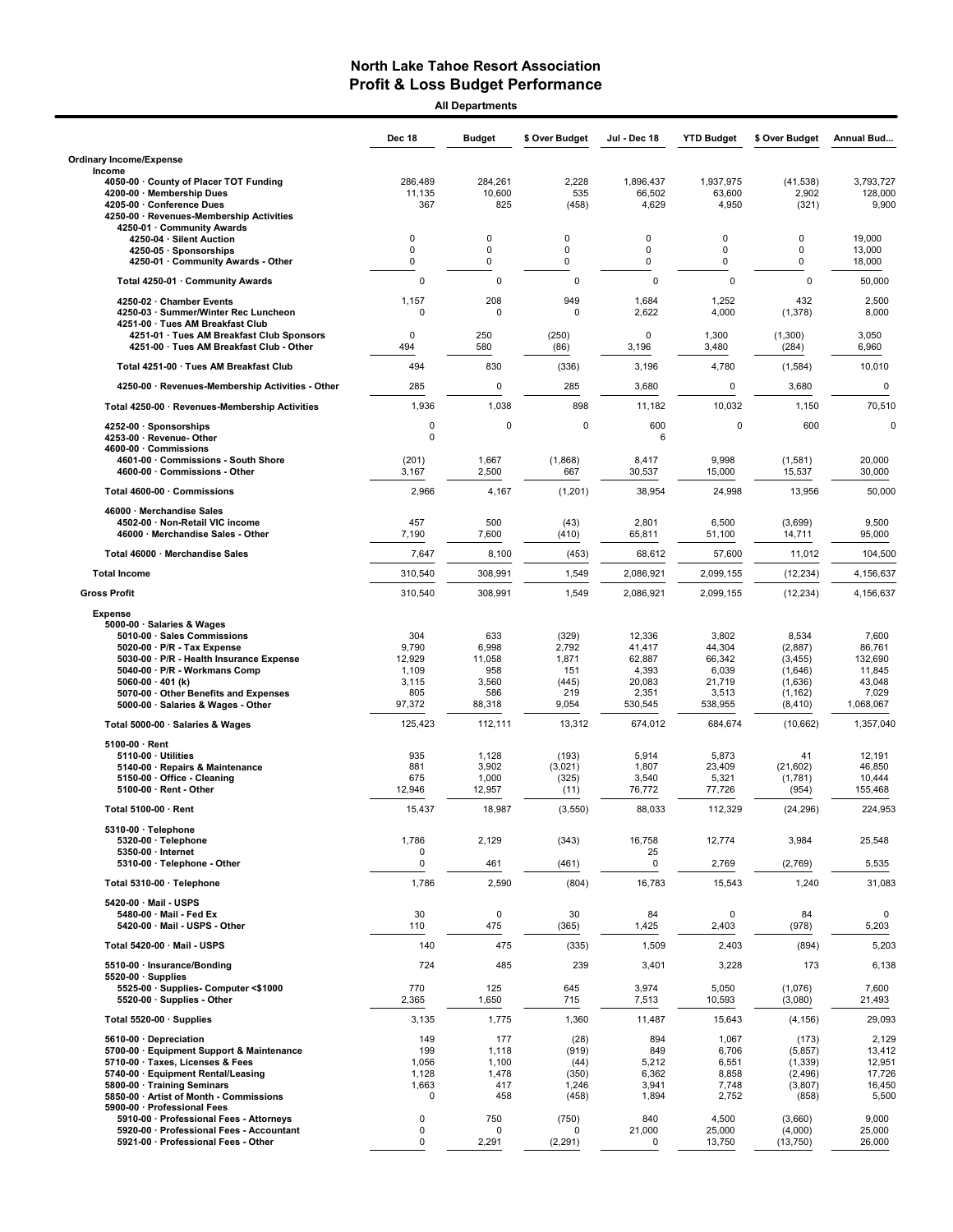All Departments

|                                                                                                                                                                                                                                                                                              | <b>Dec 18</b>                                                    | <b>Budget</b>                                                                                                     | \$ Over Budget                                                            | Jul - Dec 18                                                                  | <b>YTD Budget</b>                                                          | \$ Over Budget                                                                          | Annual Bud                                                                            |
|----------------------------------------------------------------------------------------------------------------------------------------------------------------------------------------------------------------------------------------------------------------------------------------------|------------------------------------------------------------------|-------------------------------------------------------------------------------------------------------------------|---------------------------------------------------------------------------|-------------------------------------------------------------------------------|----------------------------------------------------------------------------|-----------------------------------------------------------------------------------------|---------------------------------------------------------------------------------------|
| Total 5900-00 · Professional Fees                                                                                                                                                                                                                                                            | 0                                                                | 3,041                                                                                                             | (3,041)                                                                   | 21,840                                                                        | 43,250                                                                     | (21, 410)                                                                               | 60,000                                                                                |
| 5941-00 · Research & Planning                                                                                                                                                                                                                                                                | 0                                                                | $\mathbf 0$                                                                                                       | $\pmb{0}$                                                                 | 5,000                                                                         | 2,500                                                                      | 2,500                                                                                   | 5,000                                                                                 |
| $6020-00 \cdot$ Programs<br>6016-00 · Special Event Partnership<br>6018-00 · Business Assoc. Grants                                                                                                                                                                                          | 0<br>0                                                           | 25,000<br>0                                                                                                       | (25,000)<br>$\mathbf 0$                                                   | $\mathbf 0$<br>0                                                              | 25,000<br>10,000                                                           | (25,000)<br>(10,000)                                                                    | 50,000<br>30,000                                                                      |
| Total 6020-00 · Programs                                                                                                                                                                                                                                                                     | $\mathbf 0$                                                      | 25,000                                                                                                            | (25,000)                                                                  | $\mathbf 0$                                                                   | 35,000                                                                     | (35,000)                                                                                | 80,000                                                                                |
| $6420-00 \cdot$ Events<br>6420-01 · Sponsorships<br>6023-00 · Autumn Food & Wine                                                                                                                                                                                                             | 0                                                                | 0                                                                                                                 | 0                                                                         | 34,278                                                                        | 37,375                                                                     | (3,097)                                                                                 | 37,375                                                                                |
| 6421-01 · 4th of July Fireworks<br>6421-04 · Broken Arrow Skyrace<br>6421-05 · No Barriers<br>$6421-06 \cdot$ Spartan<br>6421-07 · Tahoe Lacrosse Tournament<br>6421-08 · Tough Mudder<br>6421-09 · Wanderlust<br>6421-10 · WinterWonderGrass - Tahoe<br>6421-16 · Mountain Travel Symposium | 0<br>0<br>0<br>0<br>$\Omega$<br>0<br>0<br>0<br>0                 | $\mathbf 0$<br>$\mathbf 0$<br>$\mathbf 0$<br>$\mathbf 0$<br>$\Omega$<br>$\mathbf 0$<br>$\mathbf 0$<br>$\mathbf 0$ | $\mathbf 0$<br>$\mathbf 0$<br>$\mathbf 0$<br>0<br>O<br>$\Omega$<br>0<br>0 | $\mathbf 0$<br>20,000<br>0<br>254,000<br>O<br>8,000<br>$\mathbf 0$<br>47<br>0 | 0<br>0<br>$\mathbf 0$<br>254,500<br>$\Omega$<br>0<br>0<br>0                | $\mathbf 0$<br>20,000<br>0<br>(500)<br>$\Omega$<br>8,000<br>$\mathbf 0$<br>47           | 20,300<br>20,000<br>12,400<br>254.500<br>5,000<br>35,550<br>37,700<br>19,400<br>5,000 |
| Total 6420-01 · Sponsorships                                                                                                                                                                                                                                                                 | $\mathbf 0$                                                      | 0                                                                                                                 | $\Omega$                                                                  | 316,325                                                                       | 291,875                                                                    | 24,450                                                                                  | 447,225                                                                               |
| 6421-00 · New Event Development<br>6424-00 · Event Operation Expenses                                                                                                                                                                                                                        | $\pmb{0}$<br>0                                                   | 2,750<br>667                                                                                                      | (2,750)<br>(667)                                                          | $\mathbf 0$<br>2,514                                                          | 16,500<br>4,000                                                            | (16, 500)<br>(1, 486)                                                                   | 58,000<br>8,000                                                                       |
| Total 6420-00 · Events                                                                                                                                                                                                                                                                       | 0                                                                | 3,417                                                                                                             | (3, 417)                                                                  | 318,839                                                                       | 312,375                                                                    | 6,464                                                                                   | 513,225                                                                               |
| 6423-00 · Membership Activities<br>6434-00 · Community Awards Dinner<br>6436 00 · Membership - Wnt/Sum Rec Lunch<br>6437-00 · Tuesday Morning Breakfast Club<br>6441-00 · Membership - Miscellaneous Exp<br>6442-00 · Public Relations/Website<br>6423-00 · Membership Activities - Other    | $\mathbf 0$<br>$\mathbf 0$<br>500<br>$\mathbf 0$<br>674<br>2,773 | 0<br>0<br>650<br>344<br>0                                                                                         | $\mathbf 0$<br>$\mathbf 0$<br>(151)<br>330<br>2,773                       | 0<br>3,469<br>2,132<br>60<br>7,225<br>4,561                                   | 0<br>2,500<br>3,250<br>3,564<br>0                                          | $\mathbf 0$<br>969<br>(1, 119)<br>3,661<br>4,561                                        | 27,500<br>5,000<br>7,150<br>5,628<br>$\mathbf 0$                                      |
| Total 6423-00 · Membership Activities                                                                                                                                                                                                                                                        | 3,946                                                            | 994                                                                                                               | 2,952                                                                     | 17,446                                                                        | 9,314                                                                      | 8,132                                                                                   | 45,278                                                                                |
| 6730-00 · Marketing Cooperative/Media<br>6740-00 · Media/Collateral/Production<br>6742-00 · Non-NLT Co-Op Marketing Program                                                                                                                                                                  | 121,652<br>1,278<br>972                                          | 121,652<br>0<br>4,316                                                                                             | 0<br>1,278<br>(3, 345)                                                    | 729,915<br>1,278<br>14,731                                                    | 729,911<br>$\mathbf 0$<br>25,904                                           | 4<br>1,278<br>(11, 173)                                                                 | 1,459,823<br>51,800                                                                   |
| 6743-00 · BACC Marketing Programs<br>6743-01 · Shop Local<br>6743-03 · Touch Lake Tahoe<br>$6743-04 \cdot$ High Notes<br>6743-05 · Peak Your Adventure                                                                                                                                       | $\mathbf 0$<br>$\mathbf 0$<br>0<br>0                             | 0<br>0<br>0<br>0                                                                                                  | $\mathbf 0$<br>$\mathbf 0$<br>$\mathbf 0$<br>$\pmb{0}$                    | 7,132<br>0<br>$\mathbf 0$<br>1,000                                            | 11,000<br>10,000<br>0<br>$\pmb{0}$                                         | (3,868)<br>(10,000)<br>0<br>1,000                                                       | 20,000<br>20,000<br>20,000<br>20,000                                                  |
| Total 6743-00 · BACC Marketing Programs                                                                                                                                                                                                                                                      | $\mathbf 0$                                                      | $\mathbf 0$                                                                                                       | 0                                                                         | 8,132                                                                         | 21,000                                                                     | (12, 868)                                                                               | 80,000                                                                                |
| 8100-00 · Cost of Goods Sold<br>51100 · Freight and Shipping Costs<br>52500 · Purchase Discounts<br>59900 · POS Inventory Adjustments<br>8100-00 · Cost of Goods Sold - Other                                                                                                                | 104<br>$\mathbf 0$<br>4<br>3,831                                 | 0<br>0<br>0<br>3,990                                                                                              | 104<br>$\mathbf 0$<br>$\boldsymbol{\Delta}$<br>(159)                      | 862<br>(40)<br>36<br>35,179                                                   | 0<br>0<br>$\mathbf 0$<br>26,826                                            | 862<br>(40)<br>36<br>8,353                                                              | $\mathbf 0$<br>$\mathbf 0$<br>0<br>49,875                                             |
| Total 8100-00 · Cost of Goods Sold                                                                                                                                                                                                                                                           | 3,939                                                            | 3,990                                                                                                             | (51)                                                                      | 36,036                                                                        | 26,826                                                                     | 9,210                                                                                   | 49,875                                                                                |
| 8200-00 · Associate Relations<br>8300-00 · Board Functions<br>8500-00 · Credit Card Fees<br>8600-00 · Additional Opportunites<br>8700-00 · Automobile Expenses<br>8750-00 · Meals/Meetings<br>8810-00 · Dues & Subscriptions<br>8910-00 · Travel<br>8920-00 · Bad Debt                       | 1,027<br>293<br>481<br>0<br>363<br>291<br>1,648<br>359<br>(733)  | 616<br>150<br>454<br>3,134<br>498<br>637<br>852<br>$\mathbf 0$<br>0                                               | 411<br>143<br>27<br>(3, 134)<br>(135)<br>(346)<br>796<br>359<br>(733)     | 1,930<br>5,073<br>3,536<br>0<br>2,761<br>1,501<br>4,405<br>359<br>3,553       | 3,704<br>2,250<br>3,115<br>18,796<br>3,175<br>3,818<br>5,108<br>1,900<br>O | (1,774)<br>2,823<br>421<br>(18, 796)<br>(414)<br>(2, 317)<br>(703)<br>(1, 541)<br>3,553 | 7,400<br>4,500<br>6,658<br>37,600<br>6,183<br>7,640<br>10,220<br>6,600<br>0           |
| <b>Total Expense</b>                                                                                                                                                                                                                                                                         | 286,354                                                          | 309,922                                                                                                           | (23, 568)                                                                 | 1,990,711                                                                     | 2,115,448                                                                  | (124, 737)                                                                              | 4,153,480                                                                             |
| <b>Net Ordinary Income</b>                                                                                                                                                                                                                                                                   | 24,186                                                           | (931)                                                                                                             | 25,117                                                                    | 96,210                                                                        | (16, 293)                                                                  | 112,503                                                                                 | 3,157                                                                                 |
| <b>Other Income/Expense</b><br>Other Income<br>4700-00 · Revenues- Interest & Investment                                                                                                                                                                                                     | 23                                                               |                                                                                                                   |                                                                           | 139                                                                           |                                                                            |                                                                                         |                                                                                       |
| <b>Total Other Income</b>                                                                                                                                                                                                                                                                    | 23                                                               |                                                                                                                   |                                                                           | 139                                                                           |                                                                            |                                                                                         |                                                                                       |
| <b>Other Expense</b><br>8990-00 · Allocated                                                                                                                                                                                                                                                  | 0                                                                | 0                                                                                                                 | (0)                                                                       | 0                                                                             | (0)                                                                        | 0                                                                                       | $\pmb{0}$                                                                             |
| <b>Total Other Expense</b>                                                                                                                                                                                                                                                                   | 0                                                                | $\pmb{0}$                                                                                                         | (0)                                                                       | 0                                                                             | (0)                                                                        | 0                                                                                       | $\pmb{0}$                                                                             |
| <b>Net Other Income</b>                                                                                                                                                                                                                                                                      | 23                                                               | (0)                                                                                                               | 23                                                                        | 139                                                                           | $\mathbf 0$                                                                | 139                                                                                     | $\pmb{0}$                                                                             |
| Net Income                                                                                                                                                                                                                                                                                   | 24,209                                                           | (931)                                                                                                             | 25,141                                                                    | 96,349                                                                        | (16, 293)                                                                  | 112,642                                                                                 | 3,157                                                                                 |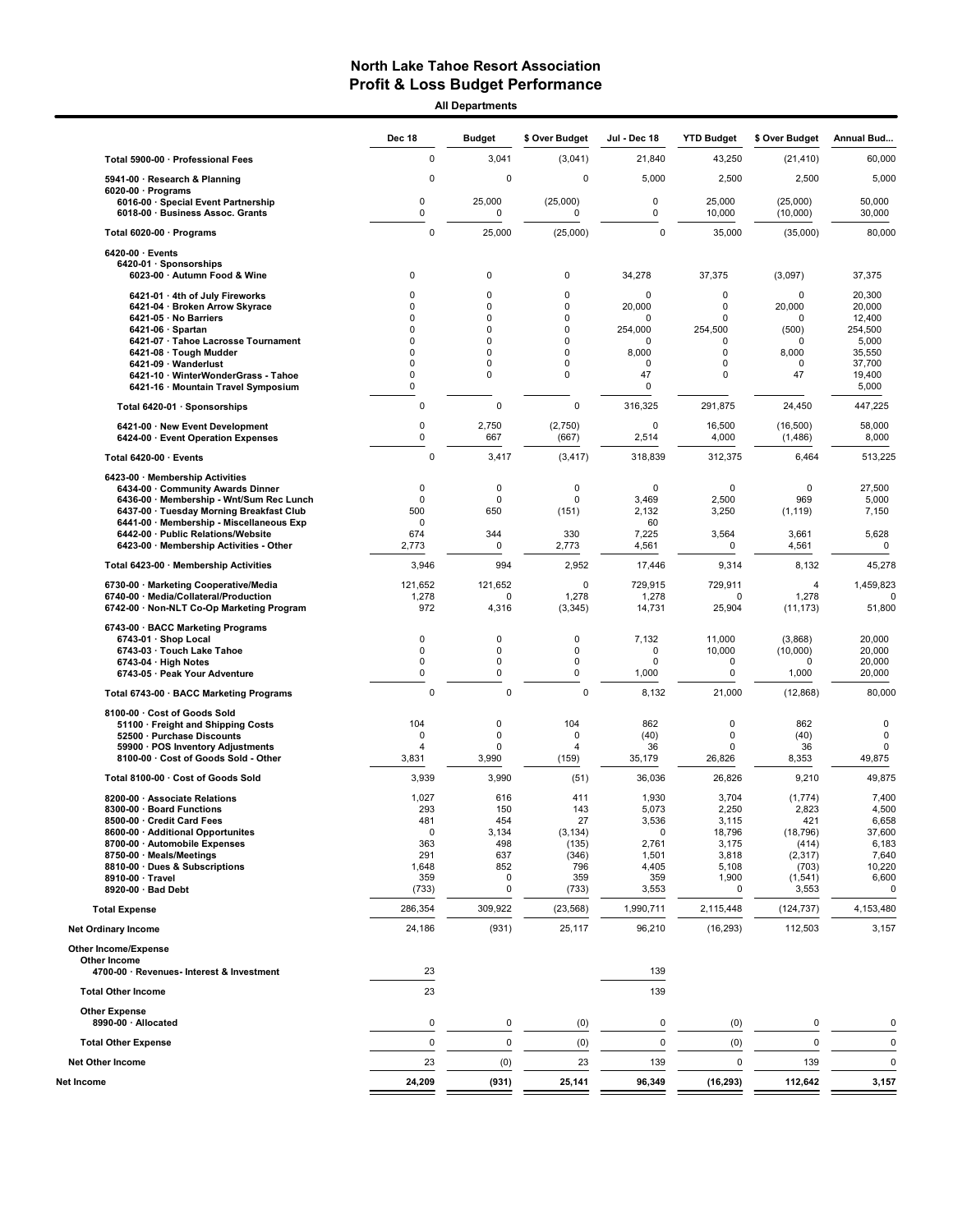Dec 18 Budget \$ Over Budget Jul - Dec 18 YTD Budget \$ Over Budget Annual Budget Ordinary Income/Expense Income 4050-00 · County of Placer TOT Funding 223,675 218,114 5,561 1,501,985 1,532,502 (30,517) 2,983,906 Total Income 223,675 218,114 5,561 1,501,985 1,532,502 (30,517) 2,983,906 Gross Profit 223,675 218,114 5,561 1,501,985 1,532,502 (30,517) 2,983,906 Expense 5000-00 · Salaries & Wages 5000-01 · In-Market Administration 1,375 1,375 0 8,250 8,250 0 16,500 5020-00 · P/R - Tax Expense 3,572 1,915 1,657 11,820 11,456 364 22,712 5030-00 · P/R - Health Insurance Expense 6,023 4,080 1,943 28,758 24,480 4,278 48,960 5040-00 · P/R - Workmans Comp 194 190 4 741 1,145 (404) 2,268 5060-00 · 401 (k) 913 1,094 (181) 6,231 6,545 (314) 12,978 5070-00 · Other Benefits and Expenses 549 167 382 901 1,006 (105) 2,008 5000-00 · Salaries & Wages - Other **Total 5000-00 · Salaries & Wages 39,529** 36,171 3,358 217,182 216,531 651 429,879 5100-00 · Rent **5110-00 · Utilities 1**30 135 (5) 843 810 33 1,620 5140-00 · Repairs & Maintenance 80 1,167 (1,087) 160 7,002 (6,842) 14,033 5150-00 · Office - Cleaning 225 375 (150) 1,192 1,450 (258) 2,700 5100-00 · Rent - Other 2,050 1,984 66 12,644 11,901 743 23,805  ${\bf Total~5100\text{-}00\cdot }\text{Rent}$  2,486 3,661 (1,175) 14,840 21,163 (6,323) 42,158 5310-00 · Telephone 5320-00 · Telephone 380 670 (290) 3,723 4,020 (297) 8,040 Total 5310-00 · Telephone 380 670 (290) 3,723 4,020 (297) 8,040 **5420-00 · Mail - USPS 38 150** (112) 228 450 (222) 900 **5510-00 · Insurance/Bonding** 138 138 169 (31) 646 1,014 (368) 2,028 5520-00 · Supplies 5525-00 · Supplies- Computer <\$1000 293 0 293 1,140 1,800 (660) 3,600  $5520-00 \cdot$  Supplies - Other **Total 5520-00 · Supplies 19the 10 · Supplies 12, 1420 12, 1420 12, 1430 12, 1430 12, 1430 12, 1430 12, 1430 12, 1430 12, 1430 12, 1430 12, 1430 12, 1430 12, 1430 12, 1430 12, 1430 12, 1430 12, 1430 12, 1430 12, 1430 12, 1** 5610-00 · Depreciation 0 20 (20) 0 120 (120) 240 5700-00 · Equipment Support & Maintenance 0 292 (292) 0 1,750 (1,750) 3,500 5740-00 · Equipment Rental/Leasing 277 315 (38) 1,535 1,890 (355) 3,780 5800-00 · Training Seminars 5900-00 · Professional Fees 5910-00 · Professional Fees - Attorneys 0 125 (125) 0 750 (750) 1,500 5921-00  $\cdot$  Professional Fees - Other Total 5900-00 · Professional Fees 0 541 (541) 0 3,250 (3,250) 6,500 5941-00 · Research & Planning 0 0 0 5,000 2,500 2,500 5,000 6020-00 · Programs 6016-00 · Special Event Partnership 0 25,000 (25,000) 0 25,000 (25,000) 50,000 6018-00 · Business Assoc. Grants Total 6020-00 · Programs 0 25,000 (25,000) 0 35,000 (35,000) 80,000 6420-00 · Events 6420-01 · Sponsorships 6023-00 · Autumn Food & Wine 0 0 0 34,278 37,375 (3,097) 37,375 ة 6421-01 · 4th of July Fireworks ب0 0 0 0 0 0 0 0 0 0 0 0 0 0 0 20,300<br>المسلم 6421-04 · Broken Arrow Skyrace 0 0 0 0 0 0 20,000 0 20,000 0 20,000 0 20,000 6421-04 · Broken Arrow Skyrace 6421-05 · No Barriers 0 0 0 0 0 0 12,400 6421-06 · Spartan 0 0 0 254,000 254,500 (500) 254,500 ة 1991-07 · Tahoe Lacrosse Tournament و 10 0 0 0 0 0 0 0 0 0 0 0 5,000<br>الموجود المستخدمة المستخدمة المستخدمة المستخدمة المستخدمة المستخدمة المستخدمة المستخدمة المستخدمة المستخدمة ال<br>والمستخدمة المستخدمة المستخدمة المستخدم  $6421-08 \cdot$  Tough Mudder 6421-09 · Wanderlust 0 0 0 0 0 0 37,700 **6421-10 · WinterWonderGrass - Tahoe 0 0 0 0 0 47 0 47 19400** 6421-16 · Mountain Travel Symposium 0 0 5,000 Total 6420-01 · Sponsorships 0 0 0 316,325 291,875 24,450 447,225 6421-00 · New Event Development 0 2,750 (2,750) 0 16,500 (16,500) 58,000 6424-00 · Event Operation Expenses Total 6420-00 · Events 0 3,417 (3,417) 318,381 312,375 6,006 513,225 6730-00 · Marketing Cooperative/Media 111,384 111,384 0 668,304 668,300 4 1,336,604 6742-00 · Non-NLT Co-Op Marketing Program 6743-00 · BACC Marketing Programs 6743-01 · Shop Local 0 0 0 7,132 11,000 (3,868) 20,000 6743-03 · Touch Lake Tahoe 0 0 0 0 10,000 (10,000) 20,000 6743-04 · High Notes 0 0 0 0 0 0 20,000 6743-05 · Peak Your Adventure Total 6743-00 · BACC Marketing Programs 0 0 0 8,132 21,000 (12,868) 80,000 8200-00 · Associate Relations 0 133 (133) 25 802 (777) 1,600 8500-00 · Credit Card Fees 0 0 0 45 0 45 0 8600-00 · Additional Opportunites 0 2,667 (2,667) 32,098 (2,697) 32,000 15,998 (2,697) 32,000 15,998 (15,998) 3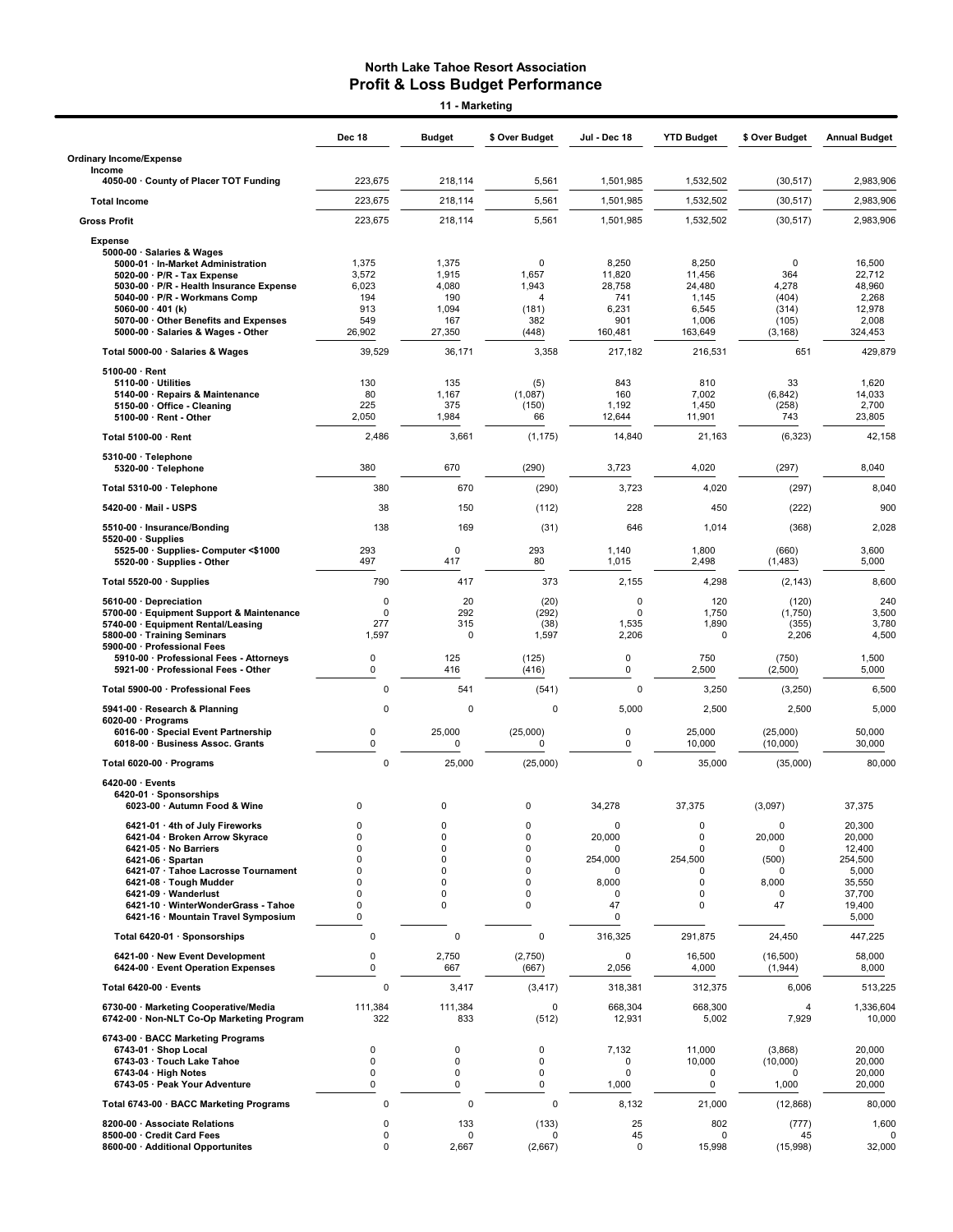11 - Marketing

|                                                                                                             | Dec 18                       | <b>Budget</b>                    | \$ Over Budget              | Jul - Dec 18              | <b>YTD Budget</b>              | \$ Over Budget                        | <b>Annual Budget</b>             |
|-------------------------------------------------------------------------------------------------------------|------------------------------|----------------------------------|-----------------------------|---------------------------|--------------------------------|---------------------------------------|----------------------------------|
| 8700-00 · Automobile Expenses<br>8750-00 · Meals/Meetings<br>8810-00 Dues & Subscriptions<br>8910-00 Travel | 27<br>$\Omega$<br>720<br>359 | 125<br>300<br>292<br>$\mathbf 0$ | (98)<br>(300)<br>428<br>359 | 716<br>78<br>1,218<br>359 | 750<br>1,800<br>1,748<br>1,800 | (34)<br>(1, 722)<br>(530)<br>(1, 441) | 1,500<br>3,600<br>3,500<br>5,500 |
| <b>Total Expense</b>                                                                                        | 158,045                      | 186,557                          | (28, 512)                   | 1,257,702                 | 1,321,561                      | (63, 859)                             | 2,582,654                        |
| <b>Net Ordinary Income</b>                                                                                  | 65,630                       | 31,557                           | 34,074                      | 244,283                   | 210,941                        | 33,343                                | 401,252                          |
| <b>Other Income/Expense</b><br>Other Income<br>4700-00 · Revenues- Interest & Investment                    | 23                           |                                  |                             | 122                       |                                |                                       |                                  |
| <b>Total Other Income</b>                                                                                   | 23                           |                                  |                             | 122                       |                                |                                       |                                  |
| <b>Other Expense</b><br>8990-00 · Allocated                                                                 | 32,276                       | 31,557                           | 719                         | 187,884                   | 210,941                        | (23,056)                              | 401,252                          |
| <b>Total Other Expense</b>                                                                                  | 32,276                       | 31,557                           | 719                         | 187,884                   | 210,941                        | (23,056)                              | 401,252                          |
| <b>Net Other Income</b>                                                                                     | (32, 252)                    | (31, 557)                        | (695)                       | (187, 762)                | (210, 941)                     | 23,178                                | (401, 252)                       |
| Net Income                                                                                                  | 33,378                       | 0                                | 33,378                      | 56,521                    |                                | 56,521                                |                                  |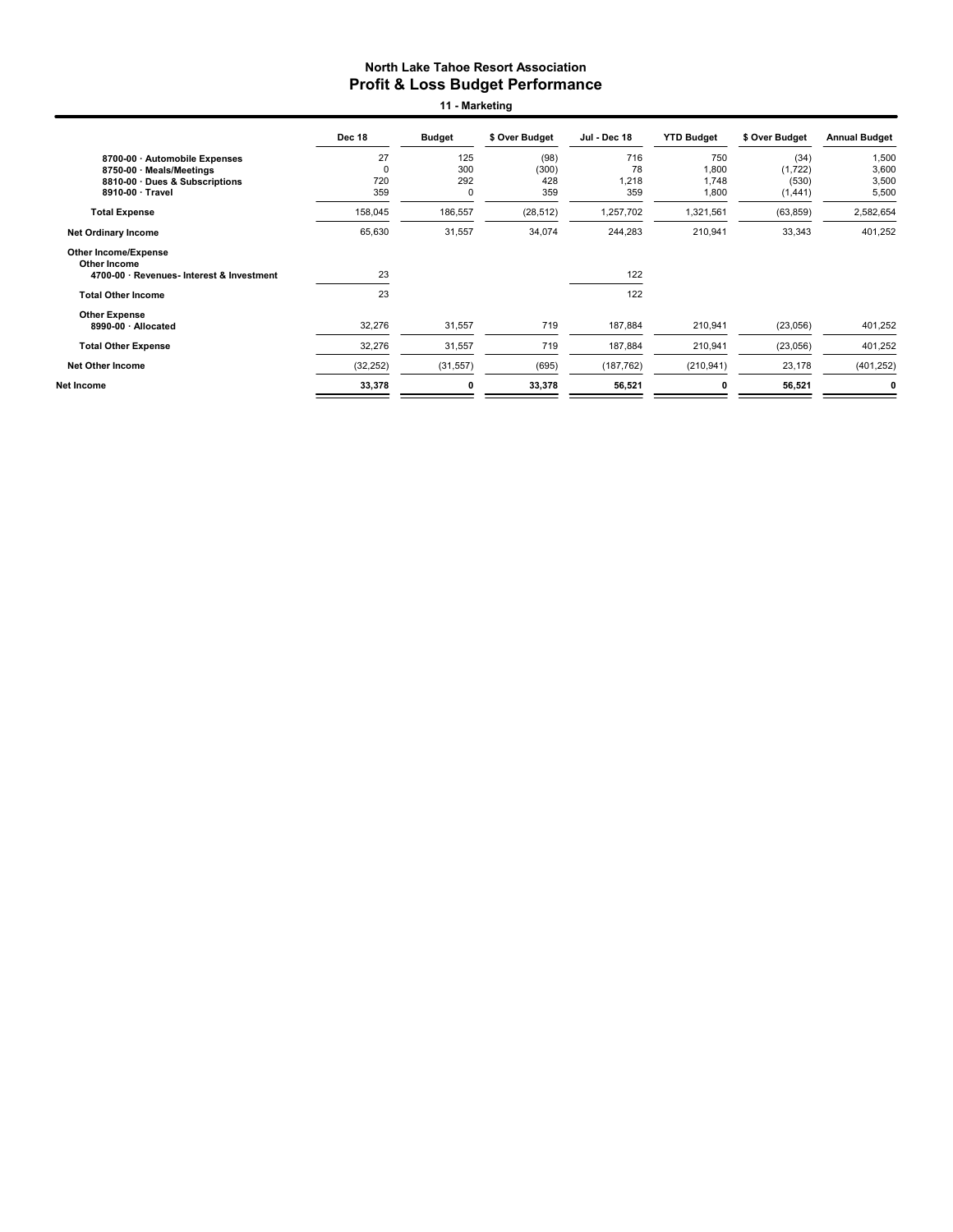$\overline{\phantom{0}}$ 

| 30 - Conference                                                                              |                |                |                |                 |                   |                   |                      |  |  |
|----------------------------------------------------------------------------------------------|----------------|----------------|----------------|-----------------|-------------------|-------------------|----------------------|--|--|
|                                                                                              | <b>Dec 18</b>  | <b>Budget</b>  | \$ Over Budget | Jul - Dec 18    | <b>YTD Budget</b> | \$ Over Budget    | <b>Annual Budget</b> |  |  |
| <b>Ordinary Income/Expense</b>                                                               |                |                |                |                 |                   |                   |                      |  |  |
| Income                                                                                       | 29.101         | 29.101         | $\Omega$       | 177.569         | 177.559           | 10                | 352.299              |  |  |
| 4050-00 · County of Placer TOT Funding<br>4205-00 · Conference Dues<br>4600-00 · Commissions | 367            | 825            | (458)          | 4,629           | 4,950             | (321)             | 9,900                |  |  |
| 4601-00 · Commissions - South Shore<br>4600-00 · Commissions - Other                         | (201)<br>3,167 | 1.667<br>2,500 | (1,868)<br>667 | 8.417<br>30,537 | 9.998<br>15,000   | (1,581)<br>15,537 | 20.000<br>30,000     |  |  |
| Total 4600-00 · Commissions                                                                  | 2,966          | 4,167          | (1, 201)       | 38,954          | 24,998            | 13,956            | 50,000               |  |  |
| <b>Total Income</b>                                                                          | 32,434         | 34,093         | (1,660)        | 221,152         | 207,507           | 13,645            | 412,199              |  |  |
| <b>Gross Profit</b>                                                                          | 32,434         | 34,093         | (1,660)        | 221,152         | 207,507           | 13,645            | 412,199              |  |  |
| <b>Expense</b>                                                                               |                |                |                |                 |                   |                   |                      |  |  |
| 5000-00 · Salaries & Wages                                                                   |                |                |                |                 |                   |                   |                      |  |  |
| 5010-00 · Sales Commissions                                                                  | 304            | 633            | (329)          | 12,336          | 3,802             | 8,534             | 7,600                |  |  |
| 5020-00 · P/R - Tax Expense<br>5030-00 · P/R - Health Insurance Expense                      | 1,918          | 1,165<br>1,633 | 753<br>35      | 7,117<br>10,621 | 6,987<br>9,792    | 130<br>829        | 13,977<br>19,590     |  |  |
| 5040-00 · P/R - Workmans Comp                                                                | 1,668<br>137   | 172            | (35)           | 458             | 1,033             | (575)             | 2,065                |  |  |
| 5060-00 $\cdot$ 401 (k)                                                                      | 554            | 555            | (1)            | 3.631           | 3,327             | 304               | 6,657                |  |  |
| 5070-00 · Other Benefits and Expenses                                                        | 42             | 84             | (42)           | 252             | 500               | (248)             | 1,004                |  |  |
| 5000-00 · Salaries & Wages - Other                                                           | 11,649         | 13,236         | (1, 587)       | 72,698          | 79,411            | (6, 713)          | 158,827              |  |  |
| Total 5000-00 · Salaries & Wages                                                             | 16,271         | 17,478         | (1, 207)       | 107,113         | 104,852           | 2,261             | 209,720              |  |  |
| $5100.00 \cdot$ Rent                                                                         |                |                |                |                 |                   |                   |                      |  |  |
| 5110-00 · Utilities                                                                          | 65             | 70             | (5)            | 412             | 420               | (8)               | 840                  |  |  |
| 5140-00 · Repairs & Maintenance                                                              | 40             | 43             | (3)            | 80              | 259               | (179)             | 517                  |  |  |
| 5150-00 Office - Cleaning                                                                    | 113            | 102            | 11             | 596             | 611               | (15)              | 1,223                |  |  |
| 5100-00 · Rent - Other                                                                       | 1,025          | 953            | 72             | 6,150           | 5,715             | 435               | 11,433               |  |  |
| Total 5100-00 · Rent                                                                         | 1,243          | 1,168          | 75             | 7,238           | 7,005             | 233               | 14,013               |  |  |
| 5310-00 · Telephone                                                                          |                |                |                |                 |                   |                   |                      |  |  |
| 5320-00 · Telephone                                                                          | 167            | 206            | (39)           | 1.363           | 1,236             | 127               | 2.472                |  |  |
| Total 5310-00 · Telephone                                                                    | 167            | 206            | (39)           | 1,363           | 1,236             | 127               | 2,472                |  |  |
| 5420-00 · Mail - USPS                                                                        | 18             | 42             | (24)           | 81              | 248               | (167)             | 500                  |  |  |
| 5510-00 · Insurance/Bonding<br>$5520-00 \cdot$ Supplies                                      | 45             | 115            | (70)           | 213             | 687               | (474)             | 1,377                |  |  |
| 5525-00 · Supplies- Computer <\$1000                                                         | 30             | $\pmb{0}$      | 30             | 183             | $\mathbf 0$       | 183               | $\mathbf 0$          |  |  |
| 5520-00 · Supplies - Other                                                                   | 262            | 52             | 210            | 457             | 306               | 151               | 618                  |  |  |
| Total 5520-00 · Supplies                                                                     | 292            | 52             | 240            | 640             | 306               | 334               | 618                  |  |  |
| 5610-00 · Depreciation                                                                       | $\mathbf 0$    | 8              | (8)            | $\mathbf 0$     | 46                | (46)              | 94                   |  |  |
| 5700-00 · Equipment Support & Maintenance                                                    | $\pmb{0}$      | 140            | (140)          | 0               | 845               | (845)             | 1,685                |  |  |
| 5710-00 · Taxes, Licenses & Fees                                                             | $\Omega$       | 8              | (8)            | $\Omega$        | 48                | (48)              | 96                   |  |  |
| 5740-00 · Equipment Rental/Leasing                                                           | 122            | 155            | (33)           | 668             | 926               | (258)             | 1,856                |  |  |
| 6730-00 · Marketing Cooperative/Media                                                        | 10,268         | 10,268         | $\Omega$       | 61,611          | 61,611            | $\Omega$          | 123,219              |  |  |
| 8200-00 · Associate Relations                                                                | $\mathbf 0$    | 25             | (25)           | $\mathbf 0$     | 150               | (150)             | 300                  |  |  |
| 8810-00 · Dues & Subscriptions                                                               | $\mathbf 0$    | 83             | (83)           | $\mathbf 0$     | 502               | (502)             | 1,000                |  |  |
| 8920-00 · Bad Debt                                                                           | (733)          |                |                | 733             |                   |                   |                      |  |  |
| <b>Total Expense</b>                                                                         | 27,693         | 29,748         | (2,055)        | 179,660         | 178,462           | 1,198             | 356,950              |  |  |
| <b>Net Ordinary Income</b>                                                                   | 4,740          | 4,345          | 395            | 41,491          | 29,045            | 12,447            | 55,249               |  |  |
| <b>Other Income/Expense</b>                                                                  |                |                |                |                 |                   |                   |                      |  |  |
| <b>Other Expense</b><br>8990-00 · Allocated                                                  | 4,444          | 4,345          | 99             | 25,870          | 29,045            | (3, 175)          | 55,249               |  |  |
| <b>Total Other Expense</b>                                                                   | 4,444          | 4,345          | 99             | 25,870          | 29,045            | (3, 175)          | 55,249               |  |  |
| <b>Net Other Income</b>                                                                      | (4, 444)       | (4, 345)       | (99)           | (25, 870)       | (29, 045)         | 3,175             | (55, 249)            |  |  |
| Net Income                                                                                   | 296            | $\mathbf{0}$   | 296            | 15,621          | $\mathbf 0$       | 15,621            | 0                    |  |  |
|                                                                                              |                |                |                |                 |                   |                   |                      |  |  |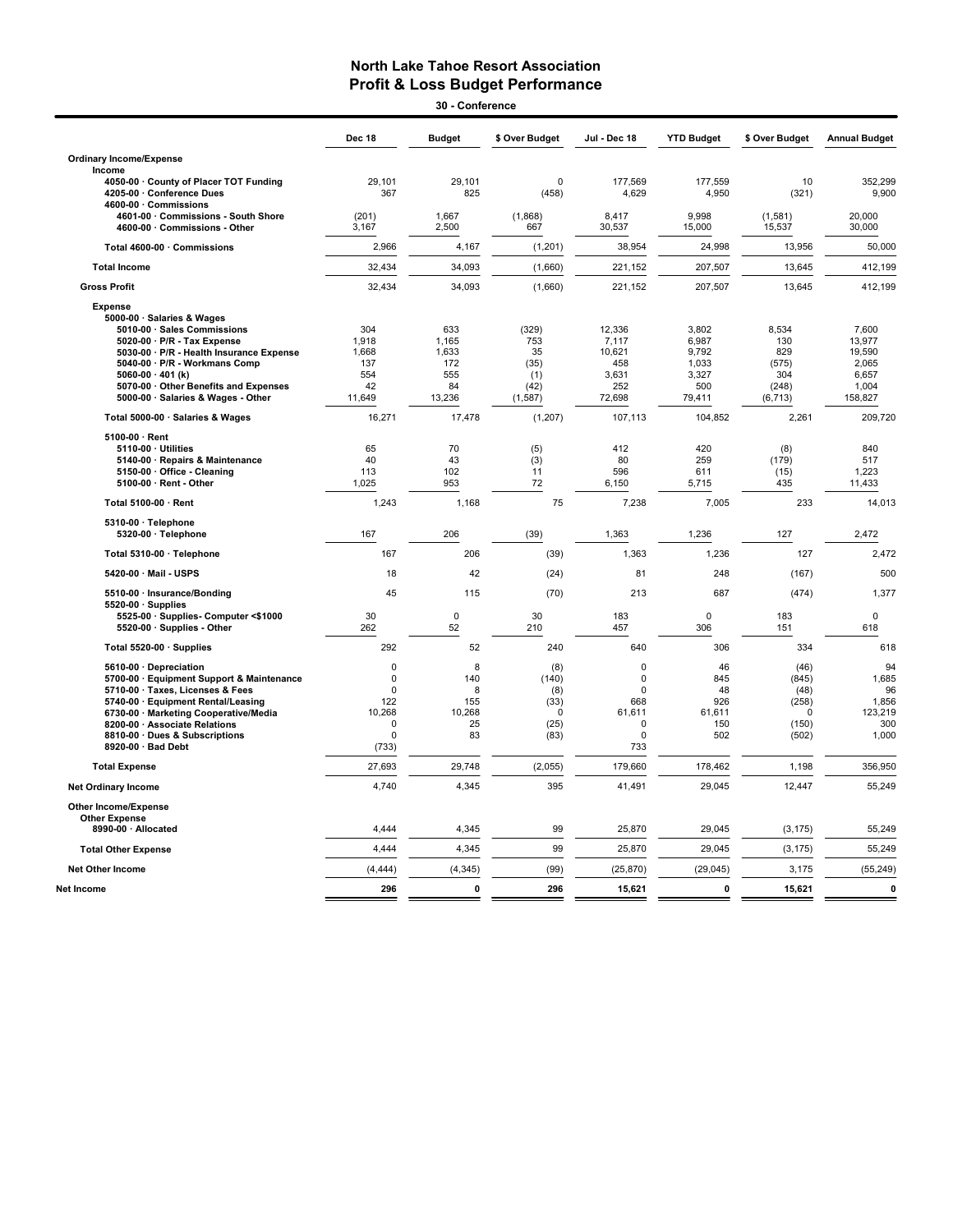42 - Visitor Center

|                                                                                                                                                                                                                                                                                                               | Dec 18                                                                  | <b>Budget</b>                                                        | \$ Over Budget                                                       | Jul - Dec 18                                                   | <b>YTD Budget</b>                                                    | \$ Over Budget                                                                 | <b>Annual Budget</b>                                                   |
|---------------------------------------------------------------------------------------------------------------------------------------------------------------------------------------------------------------------------------------------------------------------------------------------------------------|-------------------------------------------------------------------------|----------------------------------------------------------------------|----------------------------------------------------------------------|----------------------------------------------------------------|----------------------------------------------------------------------|--------------------------------------------------------------------------------|------------------------------------------------------------------------|
| <b>Ordinary Income/Expense</b>                                                                                                                                                                                                                                                                                |                                                                         |                                                                      |                                                                      |                                                                |                                                                      |                                                                                |                                                                        |
| Income<br>4050-00 · County of Placer TOT Funding                                                                                                                                                                                                                                                              | 32,995                                                                  | 36,328                                                               | (3, 333)                                                             | 212,565                                                        | 223,547                                                              | (10, 983)                                                                      | 448,844                                                                |
| 46000 · Merchandise Sales<br>4502-00 · Non-Retail VIC income<br>46000 · Merchandise Sales - Other                                                                                                                                                                                                             | 457<br>7,190                                                            | 500<br>7,600                                                         | (43)<br>(410)                                                        | 2,801<br>65,811                                                | 6,500<br>51,100                                                      | (3,699)<br>14,711                                                              | 9,500<br>95,000                                                        |
| Total 46000 · Merchandise Sales                                                                                                                                                                                                                                                                               | 7,647                                                                   | 8.100                                                                | (453)                                                                | 68.612                                                         | 57,600                                                               | 11,012                                                                         | 104,500                                                                |
| <b>Total Income</b>                                                                                                                                                                                                                                                                                           | 40,642                                                                  | 44,428                                                               | (3,786)                                                              | 281,177                                                        | 281,147                                                              | 30                                                                             | 553,344                                                                |
| <b>Gross Profit</b>                                                                                                                                                                                                                                                                                           | 40,642                                                                  | 44,428                                                               | (3,786)                                                              | 281,177                                                        | 281,147                                                              | 30                                                                             | 553,344                                                                |
| <b>Expense</b><br>5000-00 · Salaries & Wages<br>5020-00 · P/R - Tax Expense<br>5030-00 · P/R - Health Insurance Expense<br>5040-00 · P/R - Workmans Comp<br>5060-00 $\cdot$ 401 (k)<br>5070-00 Other Benefits and Expenses<br>5000-00 · Salaries & Wages - Other                                              | 1,570<br>1,793<br>553<br>480<br>81<br>17,613                            | 1,208<br>1,806<br>403<br>537<br>102<br>13,425                        | 362<br>(13)<br>150<br>(57)<br>(21)<br>4,188                          | 8.294<br>8,309<br>1,866<br>3,363<br>550<br>91,959              | 9,599<br>10,836<br>2.700<br>3,602<br>613<br>90,053                   | (1, 305)<br>(2,527)<br>(835)<br>(239)<br>(63)<br>1,906                         | 17,550<br>21,672<br>5,193<br>6,924<br>1.225<br>173,103                 |
| Total 5000-00 · Salaries & Wages                                                                                                                                                                                                                                                                              | 22,091                                                                  | 17,481                                                               | 4,610                                                                | 114,341                                                        | 117,403                                                              | (3,062)                                                                        | 225,667                                                                |
| 5100-00 · Rent<br>5110-00 · Utilities<br>5140-00 · Repairs & Maintenance<br>5150-00 · Office - Cleaning<br>5100-00 · Rent - Other                                                                                                                                                                             | 577<br>260<br>56<br>6,663                                               | 750<br>2,292<br>237<br>7,025                                         | (173)<br>(2,032)<br>(181)<br>(363)                                   | 3,553<br>566<br>298<br>39,975                                  | 3.600<br>13,748<br>1,425<br>42,147                                   | (47)<br>(13, 182)<br>(1, 127)<br>(2, 172)                                      | 7,650<br>27,500<br>2,847<br>84,297                                     |
| Total 5100-00 · Rent                                                                                                                                                                                                                                                                                          | 7,556                                                                   | 10,304                                                               | (2,748)                                                              | 44,392                                                         | 60,920                                                               | (16, 528)                                                                      | 122,294                                                                |
| 5310-00 · Telephone<br>5320-00 · Telephone<br>5310-00 · Telephone - Other                                                                                                                                                                                                                                     | 433<br>$\mathbf 0$                                                      | $\mathsf 0$<br>461                                                   | 433<br>(461)                                                         | 4,517<br>0                                                     | $\mathbf 0$<br>2,769                                                 | 4,517<br>(2,769)                                                               | 0<br>5,535                                                             |
| Total 5310-00 · Telephone                                                                                                                                                                                                                                                                                     | 433                                                                     | 461                                                                  | (28)                                                                 | 4,517                                                          | 2,769                                                                | 1,748                                                                          | 5,535                                                                  |
| 5420-00 · Mail - USPS<br>5480-00 · Mail - Fed Ex<br>5420-00 · Mail - USPS - Other                                                                                                                                                                                                                             | $\mathsf 0$<br>13                                                       | $\mathsf 0$<br>145                                                   | $\pmb{0}$<br>(132)                                                   | 54<br>346                                                      | $\mathbf 0$<br>874                                                   | 54<br>(528)                                                                    | $\mathbf 0$<br>1,744                                                   |
| Total 5420-00 · Mail - USPS                                                                                                                                                                                                                                                                                   | 13                                                                      | 145                                                                  | (132)                                                                | 400                                                            | 874                                                                  | (475)                                                                          | 1,744                                                                  |
| 5510-00 · Insurance/Bonding<br>$5520-00 \cdot$ Supplies<br>5525-00 · Supplies- Computer <\$1000<br>5520-00 · Supplies - Other                                                                                                                                                                                 | 241<br>$\overline{1}$<br>321                                            | 146<br>125<br>473                                                    | 95<br>(124)<br>(152)                                                 | 1,132<br>307<br>2,928                                          | 877<br>750<br>3,537                                                  | 255<br>(443)<br>(609)                                                          | 1,753<br>1,500<br>7,375                                                |
| Total 5520-00 · Supplies                                                                                                                                                                                                                                                                                      | 322                                                                     | 598                                                                  | (276)                                                                | 3,235                                                          | 4,287                                                                | (1,052)                                                                        | 8,875                                                                  |
| 5610-00 · Depreciation<br>5700-00 · Equipment Support & Maintenance<br>5710-00 · Taxes, Licenses & Fees<br>5740-00 · Equipment Rental/Leasing<br>5800-00 · Training Seminars<br>5850-00 · Artist of Month - Commissions<br>6740-00 · Media/Collateral/Production<br>6742-00 · Non-NLT Co-Op Marketing Program | 118<br>$\mathbf 0$<br>$\Omega$<br>241<br>66<br>$\Omega$<br>1,278<br>650 | 87<br>300<br>$\Omega$<br>429<br>$\Omega$<br>458<br>$\Omega$<br>3,483 | 31<br>(300)<br>$\Omega$<br>(188)<br>66<br>(458)<br>1,278<br>(2, 833) | 708<br>0<br>$\Omega$<br>1,431<br>66<br>1,894<br>1,278<br>1,800 | 527<br>1,800<br>155<br>2,576<br>3,550<br>2,752<br>$\Omega$<br>20,902 | 181<br>(1,800)<br>(155)<br>(1, 145)<br>(3, 484)<br>(858)<br>1,278<br>(19, 102) | 1,049<br>3,600<br>155<br>5,150<br>5,000<br>5,500<br>$\Omega$<br>41,800 |
| 8100-00 · Cost of Goods Sold<br>51100 · Freight and Shipping Costs<br>52500 · Purchase Discounts<br>59900 · POS Inventory Adjustments<br>8100-00 · Cost of Goods Sold - Other                                                                                                                                 | 104<br>$\mathbf 0$<br>$\Delta$<br>3,831                                 | $\mathsf 0$<br>$\mathsf 0$<br>$\Omega$<br>3,990                      | 104<br>$\pmb{0}$<br>$\boldsymbol{\Delta}$<br>(159)                   | 862<br>(40)<br>36<br>34,471                                    | $\pmb{0}$<br>$\mathbf 0$<br>$\Omega$<br>26,826                       | 862<br>(40)<br>36<br>7,645                                                     | $\pmb{0}$<br>$\pmb{0}$<br>0<br>49,875                                  |
| Total 8100-00 · Cost of Goods Sold                                                                                                                                                                                                                                                                            | 3,939                                                                   | 3,990                                                                | (51)                                                                 | 35,329                                                         | 26,826                                                               | 8,503                                                                          | 49,875                                                                 |
| 8200-00 Associate Relations<br>8500-00 · Credit Card Fees<br>8700-00 · Automobile Expenses<br>8750-00 · Meals/Meetings<br>8810-00 · Dues & Subscriptions<br>8910-00 · Travel                                                                                                                                  | $\pmb{0}$<br>235<br>61<br>-5<br>48<br>$\Omega$                          | 58<br>284<br>45<br>67<br>167<br>$^{\circ}$                           | (58)<br>(50)<br>16<br>(62)<br>(119)<br>$\Omega$                      | $\mathbf 0$<br>1,917<br>457<br>79<br>48<br>$\Omega$            | 352<br>2,015<br>460<br>398<br>998<br>100                             | (352)<br>(98)<br>(3)<br>(319)<br>(950)<br>(100)                                | 700<br>3,658<br>750<br>800<br>2,000<br>1,100                           |
| <b>Total Expense</b>                                                                                                                                                                                                                                                                                          | 37,296                                                                  | 38,503                                                               | (1, 207)                                                             | 213,021                                                        | 250,541                                                              | (37, 520)                                                                      | 487,005                                                                |
| <b>Net Ordinary Income</b><br><b>Other Income/Expense</b>                                                                                                                                                                                                                                                     | 3,346                                                                   | 5,925                                                                | (2, 579)                                                             | 68,155                                                         | 30,606                                                               | 37,549                                                                         | 66,339                                                                 |
| <b>Other Expense</b><br>8990-00 · Allocated                                                                                                                                                                                                                                                                   | 6,060                                                                   | 5,925                                                                | 135                                                                  | 35,277                                                         | 39,606                                                               | (4, 329)                                                                       | 75,339                                                                 |
| <b>Total Other Expense</b>                                                                                                                                                                                                                                                                                    | 6,060                                                                   | 5,925                                                                | 135                                                                  | 35,277                                                         | 39,606                                                               | (4,329)                                                                        | 75,339                                                                 |
| Net Other Income                                                                                                                                                                                                                                                                                              | (6,060)                                                                 | (5,925)                                                              | (135)                                                                | (35, 277)                                                      | (39, 606)                                                            | 4,329                                                                          | (75, 339)                                                              |
| Net Income                                                                                                                                                                                                                                                                                                    | (2, 714)                                                                | $\mathbf{0}$                                                         | (2, 714)                                                             | 32,878                                                         | (9,000)                                                              | 41,878                                                                         | (9,000)                                                                |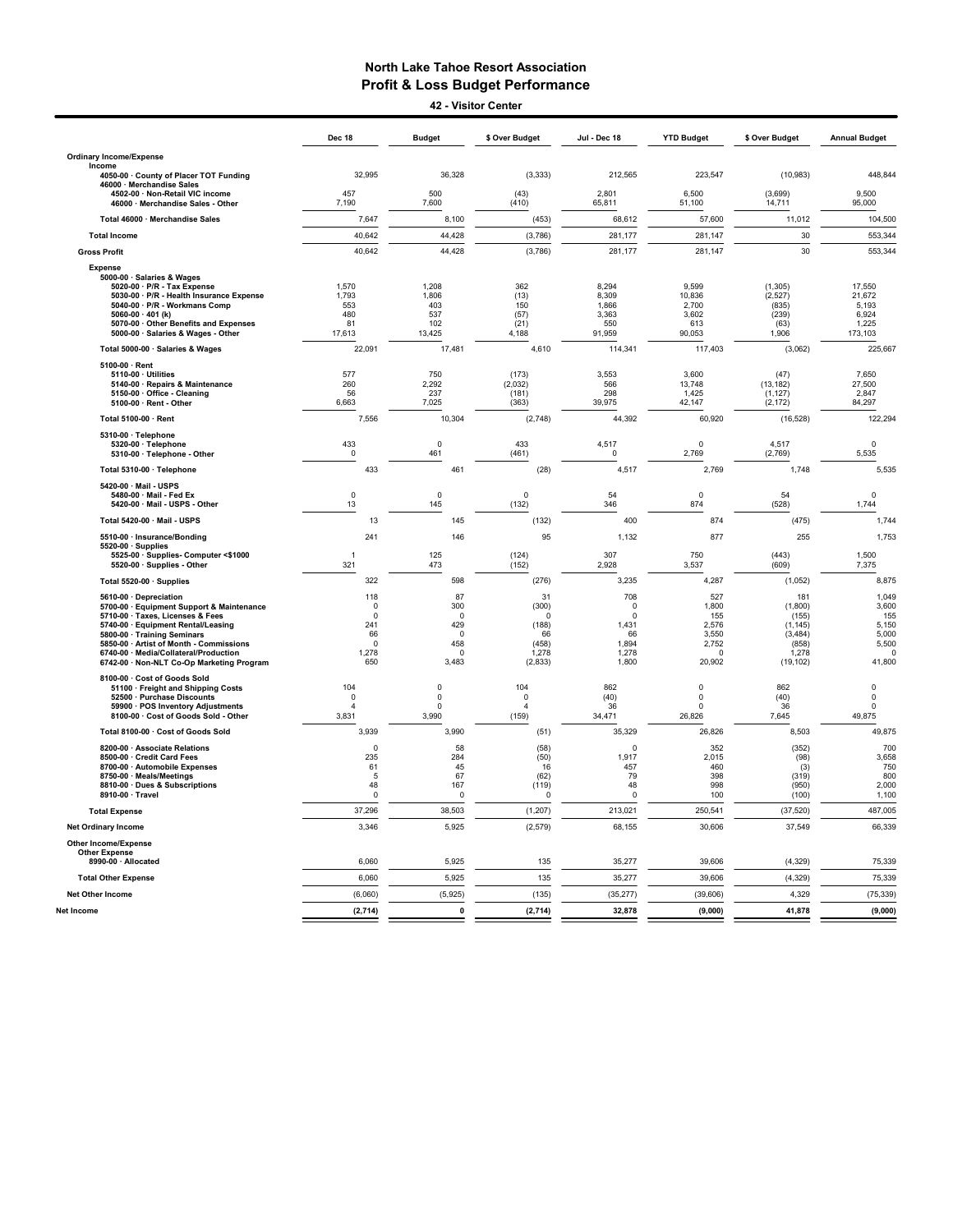51 - TMPI

|                                                                                                                                         | <b>Dec 18</b>                              | <b>Budget</b>                              | \$ Over Bu              | Jul - Dec 18                         | <b>YTD Budget</b>                       | \$ Over Bu           | <b>Annual Bu</b>                          |
|-----------------------------------------------------------------------------------------------------------------------------------------|--------------------------------------------|--------------------------------------------|-------------------------|--------------------------------------|-----------------------------------------|----------------------|-------------------------------------------|
| <b>Ordinary Income/Expense</b>                                                                                                          |                                            |                                            |                         |                                      |                                         |                      |                                           |
| Income<br>4050-00 · County of Placer TOT Funding                                                                                        | 718                                        | 718                                        | $\mathbf 0$             | 4.318                                | 4,367                                   | (49)                 | 8,677                                     |
| <b>Total Income</b>                                                                                                                     | 718                                        | 718                                        | $\mathbf 0$             | 4,318                                | 4,367                                   | (49)                 | 8,677                                     |
| <b>Gross Profit</b>                                                                                                                     | 718                                        | 718                                        | $\mathbf 0$             | 4,318                                | 4,367                                   | (49)                 | 8,677                                     |
| <b>Expense</b><br>5000-00 · Salaries & Wages<br>5020-00 · P/R - Tax Expense<br>5030-00 · P/R - Health Insurance Expense                 | 0<br>6                                     | 33<br>4                                    | (33)<br>2               | (152)<br>40                          | 201<br>21                               | (352)<br>19          | 401<br>42                                 |
| 5040-00 · P/R - Workmans Comp<br>5060-00 $\cdot$ 401 (k)<br>5070-00 Other Benefits and Expenses<br>5000-00 · Salaries & Wages - Other   | $\overline{4}$<br>20<br>$\mathbf 0$<br>762 | $\overline{4}$<br>23<br>$\mathbf 0$<br>567 | (0)<br>(3)<br>0<br>195  | 45<br>170<br>$\overline{2}$<br>4,360 | 24<br>136<br>0<br>3,399                 | 21<br>34<br>2<br>961 | 48<br>272<br>0<br>6,798                   |
| Total 5000-00 · Salaries & Wages                                                                                                        | 791                                        | 630                                        | 161                     | 4,465                                | 3,781                                   | 684                  | 7,561                                     |
| $5100-00 \cdot$ Rent<br>5110-00 · Utilities<br>5140-00 · Repairs & Maintenance<br>5150-00 · Office - Cleaning<br>5100-00 · Rent - Other | 5<br>3<br>8<br>72                          | 0                                          | 72                      | 33<br>6<br>42<br>431                 | 0                                       | 431                  | 0                                         |
| Total 5100-00 · Rent                                                                                                                    | 87                                         | $\pmb{0}$                                  | 87                      | 511                                  | $\pmb{0}$                               | 511                  | $\mathbf 0$                               |
| 5310-00 · Telephone<br>5320-00 · Telephone                                                                                              | 22                                         |                                            |                         | 245                                  |                                         |                      |                                           |
| Total 5310-00 · Telephone                                                                                                               | 22                                         | $\mathbf 0$                                | 22                      | 245                                  | $\Omega$                                | 245                  | $\mathbf 0$                               |
| 5420-00 · Mail - USPS                                                                                                                   | $\mathbf 0$                                | $\mathbf 0$                                | $\mathbf 0$             | 19                                   | 0                                       | 19                   | $\mathbf 0$                               |
| 5510-00 · Insurance/Bonding                                                                                                             | 14                                         | $\overline{0}$                             | 14                      | 64                                   | $\mathbf 0$                             | 64                   | $\mathbf 0$                               |
| $5520-00 \cdot$ Supplies<br>5525-00 · Supplies- Computer <\$1000<br>5520-00 · Supplies - Other                                          | 12<br>$\overline{2}$                       | $\pmb{0}$                                  | $\overline{2}$          | 71<br>16                             | 0                                       | 16                   | 0                                         |
| Total 5520-00 · Supplies                                                                                                                | 14                                         | $\pmb{0}$                                  | 14                      | 87                                   | 0                                       | 87                   | $\mathbf 0$                               |
| 5740-00 · Equipment Rental/Leasing<br>8700-00 · Automobile Expenses<br>8750-00 · Meals/Meetings                                         | 33<br>8<br>1                               | $\mathbf 0$<br>0<br>$\pmb{0}$              | 33<br>8<br>$\mathbf{1}$ | 183<br>26<br>3                       | $\mathbf 0$<br>$\pmb{0}$<br>$\mathbf 0$ | 183<br>26<br>3       | $\mathbf 0$<br>$\mathbf 0$<br>$\mathbf 0$ |
| <b>Total Expense</b>                                                                                                                    | 970                                        | 630                                        | 340                     | 5,602                                | 3,781                                   | 1,822                | 7,561                                     |
| <b>Net Ordinary Income</b>                                                                                                              | (253)                                      | 88                                         | (340)                   | (1, 284)                             | 587                                     | (1,871)              | 1,116                                     |
| <b>Other Income/Expense</b><br><b>Other Expense</b>                                                                                     |                                            |                                            |                         |                                      |                                         |                      |                                           |
| 8990-00 · Allocated                                                                                                                     | 90                                         | 88                                         | $\overline{\mathbf{c}}$ | 523                                  | 587                                     | (64)                 | 1,116                                     |
| <b>Total Other Expense</b>                                                                                                              | 90                                         | 88                                         | $\overline{2}$          | 523                                  | 587                                     | (64)                 | 1,116                                     |
| <b>Net Other Income</b>                                                                                                                 | (90)                                       | (88)                                       | (2)                     | (523)                                | (587)                                   | 64                   | (1, 116)                                  |
| Net Income                                                                                                                              | (342)                                      | 0                                          | (342)                   | (1, 807)                             | 0                                       | (1, 807)             | $\mathbf 0$                               |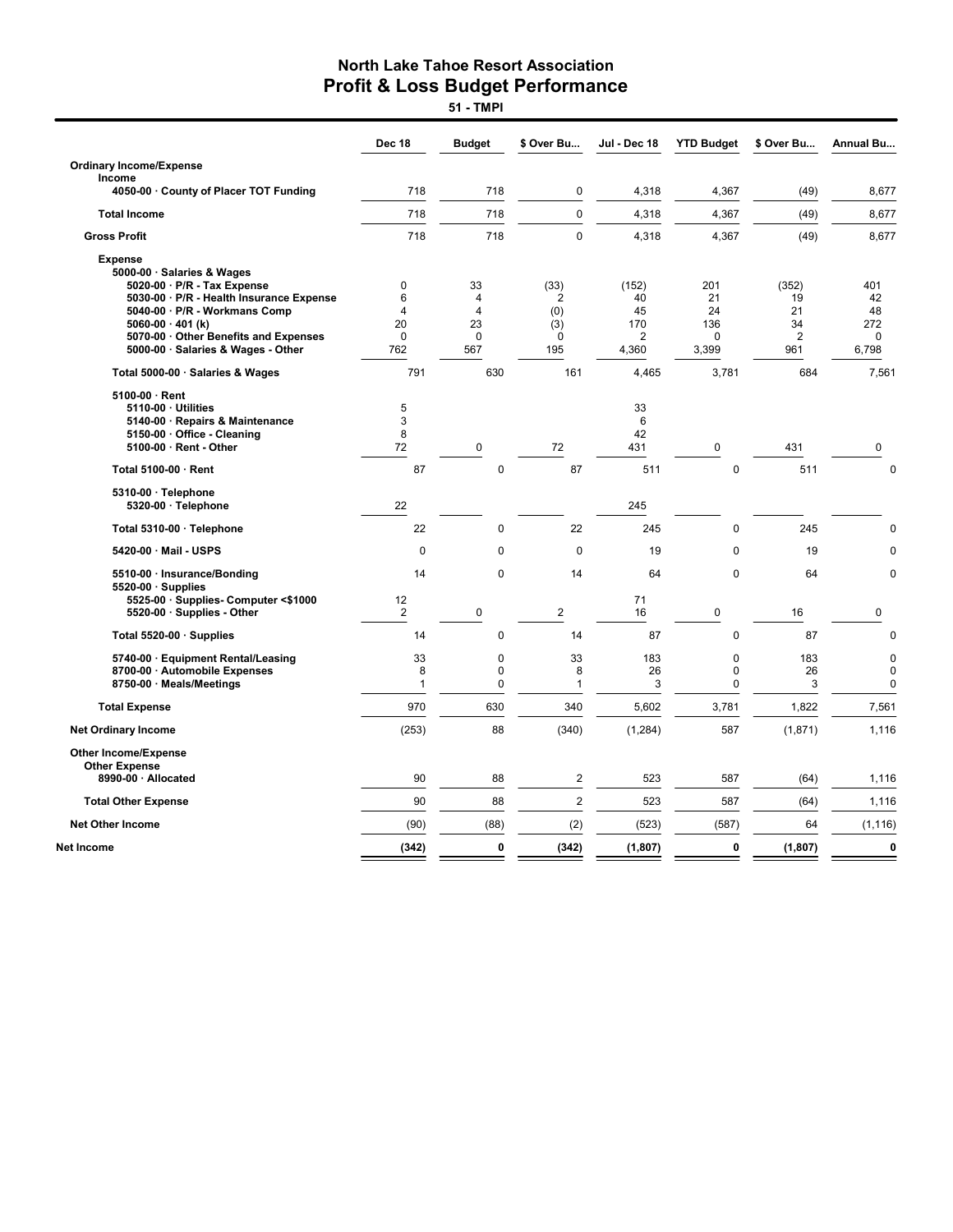60 - Membership

|                                                                                                               | Dec 18             | <b>Budget</b>    | \$ Over Budget         | Jul - Dec 18    | <b>YTD Budget</b> | \$ Over Budget     | <b>Annual Budget</b> |
|---------------------------------------------------------------------------------------------------------------|--------------------|------------------|------------------------|-----------------|-------------------|--------------------|----------------------|
| <b>Ordinary Income/Expense</b>                                                                                |                    |                  |                        |                 |                   |                    |                      |
| Income<br>4200-00 · Membership Dues<br>4250-00 · Revenues-Membership Activities<br>4250-01 · Community Awards | 11,135             | 10,600           | 535                    | 66,502          | 63,600            | 2,902              | 128,000              |
| 4250-04 · Silent Auction                                                                                      | 0                  | 0                | $\mathbf 0$            | $\mathbf 0$     | 0                 | $\Omega$           | 19,000               |
| 4250-05 · Sponsorships                                                                                        | 0<br>0             | 0<br>$\mathbf 0$ | $\mathbf 0$<br>0       | 0<br>0          | 0<br>0            | 0<br>0             | 13,000               |
| 4250-01 Community Awards - Other                                                                              | $\mathbf 0$        | $\mathbf 0$      |                        | $\pmb{0}$       | $\mathbf 0$       |                    | 18,000               |
| Total 4250-01 · Community Awards                                                                              | 1,157              | 208              | 0<br>949               |                 | 1,252             | $\mathbf 0$<br>432 | 50,000               |
| 4250-02 · Chamber Events<br>4250-03 · Summer/Winter Rec Luncheon<br>4251-00 · Tues AM Breakfast Club          | $\Omega$           | $\mathbf 0$      | 0                      | 1,684<br>2,622  | 4,000             | (1, 378)           | 2,500<br>8,000       |
| 4251-01 · Tues AM Breakfast Club Sponsors<br>4251-00 · Tues AM Breakfast Club - Other                         | $\mathbf 0$<br>494 | 250<br>580       | (250)<br>(86)          | 0<br>3,196      | 1,300<br>3,480    | (1,300)<br>(284)   | 3,050<br>6,960       |
| Total 4251-00 · Tues AM Breakfast Club                                                                        | 494                | 830              | (336)                  | 3,196           | 4,780             | (1,584)            | 10,010               |
| 4250-00 · Revenues-Membership Activities - Other                                                              | 285                | 0                | 285                    | 3,680           | 0                 | 3,680              | 0                    |
| Total 4250-00 · Revenues-Membership Activities                                                                | 1,936              | 1,038            | 898                    | 11,182          | 10,032            | 1,150              | 70,510               |
| 4252-00 · Sponsorships<br>4253-00 · Revenue- Other                                                            | 0<br>0             | 0                | 0                      | 600<br>6        | 0                 | 600                | 0                    |
| <b>Total Income</b>                                                                                           | 13,072             | 11,638           | 1,434                  | 78,289          | 73,632            | 4,657              | 198,510              |
| <b>Gross Profit</b>                                                                                           | 13,072             | 11,638           | 1,434                  | 78,289          | 73,632            | 4,657              | 198,510              |
| <b>Expense</b><br>5000-00 · Salaries & Wages<br>5000-01 · In-Market Administration                            | (1, 375)           | (1, 375)         | 0                      | (8, 250)        | (8, 250)          | 0                  | (16, 500)            |
| $5020-00 \cdot P/R$ - Tax Expense<br>5030-00 · P/R - Health Insurance Expense                                 | 536<br>1,372       | 547<br>888       | (11)<br>484            | 2,525<br>5,805  | 3,284<br>5,328    | (759)<br>477       | 6,566<br>10,656      |
| 5040-00 · P/R - Workmans Comp                                                                                 | 43                 | 7                | 36                     | 231             | 45                | 186                | 87                   |
| 5060-00 $\cdot$ 401 (k)<br>5070-00 · Other Benefits and Expenses                                              | 216<br>73          | 262<br>66        | (46)<br>$\overline{7}$ | 1,335<br>104    | 1,573<br>396      | (238)<br>(292)     | 3,145<br>792         |
| 5000-00 · Salaries & Wages - Other                                                                            | 10,981             | 6,553            | 4,428                  | 41,441          | 39,318            | 2,123              | 78,636               |
| Total 5000-00 · Salaries & Wages                                                                              | 11,846             | 6,948            | 4,898                  | 43,191          | 41,694            | 1,497              | 83,382               |
| 5100-00 · Rent<br>$5110-00 \cdot$ Utilities                                                                   | 18                 | 50               | (32)                   | 129             | 305               | (176)              | 605                  |
| 5140-00 · Repairs & Maintenance                                                                               | 11                 | 25               | (14)                   | 22              | 150               | (128)              | 300                  |
| 5150-00 · Office - Cleaning<br>5100-00 · Rent - Other                                                         | 31<br>282          | 78<br>819        | (47)<br>(537)          | 164<br>2,036    | 586<br>4,912      | (422)<br>(2,876)   | 1,177<br>9,826       |
| Total 5100-00 · Rent                                                                                          | 342                | 972              | (630)                  | 2,351           | 5,953             | (3,602)            | 11,908               |
| 5310-00 · Telephone                                                                                           |                    |                  |                        |                 |                   |                    |                      |
| 5320-00 · Telephone                                                                                           | 110                | 253              | (143)                  | 1,082           | 1,518             | (436)              | 3,036                |
| Total 5310-00 · Telephone                                                                                     | 110                | 253              | (143)                  | 1,082           | 1,518             | (436)              | 3,036                |
| 5420-00 · Mail - USPS                                                                                         | 9                  | 50               | (41)                   | 80              | 300               | (220)              | 1,000                |
| 5510-00 · Insurance/Bonding                                                                                   | 51                 | 55               | (4)                    | 242             | 445               | (203)              | 775                  |
| $5520-00 \cdot$ Supplies<br>5525-00 · Supplies- Computer <\$1000                                              | 64                 | 0                | 64                     | 556             | 500               | 56                 | 500                  |
| 5520-00 · Supplies - Other                                                                                    | 93                 | 83               | 10                     | 191             | 502               | (311)              | 1,000                |
| Total 5520-00 · Supplies                                                                                      | 157                | 83               | 74                     | 747             | 1,002             | (255)              | 1,500                |
| 5610-00 · Depreciation<br>5700-00 · Equipment Support & Maintenance                                           | 0<br>0             | 8<br>56          | (8)<br>(56)            | 0<br>0          | 48<br>336         | (48)<br>(336)      | 96<br>672            |
| 5710-00 · Taxes, Licenses & Fees                                                                              | 0                  | 50               | (50)                   | 0               | 100               | (100)              | 200                  |
| 5740-00 · Equipment Rental/Leasing<br>5800-00 · Training Seminars                                             | 166<br>0           | 250<br>0         | (84)<br>0              | 906<br>895      | 1,490<br>1,700    | (584)<br>(805)     | 2,990<br>1,950       |
| 5900-00 · Professional Fees<br>5921-00 · Professional Fees - Other                                            | 0                  | 375              | (375)                  | $\mathbf 0$     | 750               | (750)              | 1,500                |
| Total 5900-00 · Professional Fees                                                                             | 0                  | 375              | (375)                  | 0               | 750               | (750)              | 1,500                |
| $6420-00 \cdot$ Events                                                                                        |                    |                  |                        |                 |                   |                    |                      |
| 6422-00 · Event Media                                                                                         | 0                  |                  |                        | (300)           |                   |                    |                      |
| 6424-00 · Event Operation Expenses                                                                            | 0                  |                  |                        | 458             |                   |                    |                      |
| Total 6420-00 · Events                                                                                        | 0                  |                  |                        | 158             |                   |                    |                      |
| 6423-00 · Membership Activities<br>6434-00 Community Awards Dinner                                            | 0                  | 0                | 0                      | $\mathbf 0$     | 0                 | 0                  | 27,500               |
| 6436-00 · Membership - Wnt/Sum Rec Lunch                                                                      | 0                  | $\mathbf 0$      | 0                      | 3,469           | 2,500             | 969                | 5,000                |
| 6437-00 · Tuesday Morning Breakfast Club<br>6441-00 · Membership - Miscellaneous Exp                          | 500<br>0           | 650              | (151)                  | 2,132<br>60     | 3,250             | (1, 119)           | 7,150                |
| 6442-00 · Public Relations/Website                                                                            | 974<br>2,773       | 344<br>0         | 630                    | 7,525           | 3,564<br>0        | 3,961              | 5,628<br>0           |
| 6423-00 · Membership Activities - Other<br>Total 6423-00 · Membership Activities                              | 4,246              | 994              | 2,773<br>3,252         | 4,561<br>17,746 | 9,314             | 4,561<br>8,432     | 45,278               |
| 8100-00 · Cost of Goods Sold                                                                                  | 0                  |                  |                        | 707             |                   |                    |                      |
| 8200-00 · Associate Relations                                                                                 | 0                  | 67               | (67)                   | 0               | 398               | (398)              | 800                  |
|                                                                                                               |                    |                  |                        |                 |                   |                    |                      |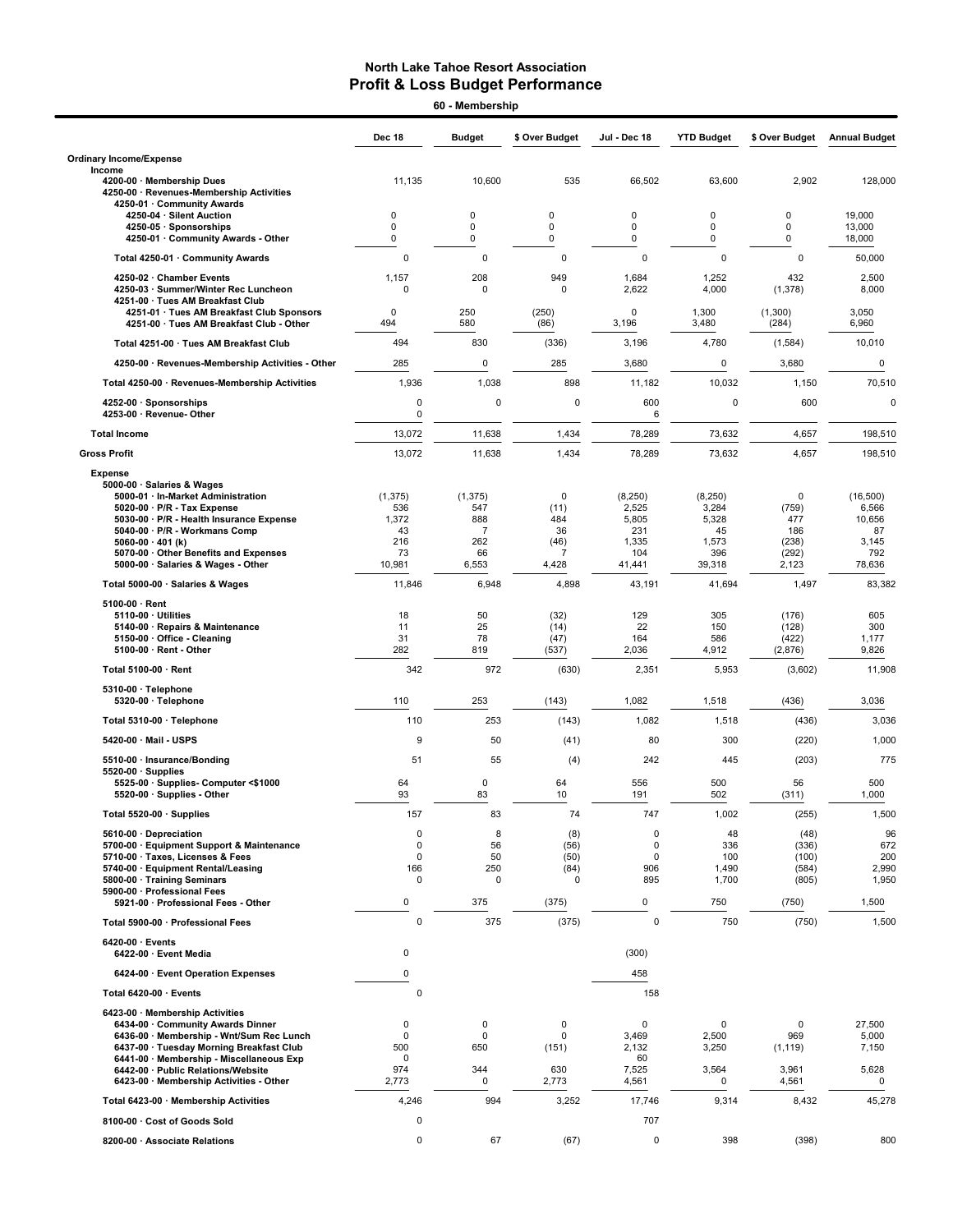60 - Membership

|                                                     | <b>Dec 18</b> | <b>Budget</b> | \$ Over Budget | Jul - Dec 18 | <b>YTD Budget</b> | \$ Over Budget | <b>Annual Budget</b> |
|-----------------------------------------------------|---------------|---------------|----------------|--------------|-------------------|----------------|----------------------|
| 8500-00 Credit Card Fees                            | 246           | 170           | 76             | 1,265        | 1.100             | 165            | 3,000                |
| 8700-00 · Automobile Expenses                       | 36            | 78            | (42)           | 249          | 465               | (216)          | 933                  |
| 8750-00 · Meals/Meetings                            | 251           | 150           | 101            | 493          | 900               | (407)          | 1,800                |
| 8810-00 · Dues & Subscriptions                      | $\Omega$      | 35            | (35)           | 530          | 210               | 320            | 420                  |
| 8920-00 · Bad Debt                                  | 0             | 0             | 0              | 2,820        | $\mathbf 0$       | 2,820          | 0                    |
| <b>Total Expense</b>                                | 17,460        | 10,594        | 6,866          | 73,462       | 67,723            | 5,739          | 161,240              |
| <b>Net Ordinary Income</b>                          | (4,388)       | 1,044         | (5, 432)       | 4,828        | 5,909             | (1,081)        | 37,270               |
| <b>Other Income/Expense</b><br><b>Other Expense</b> |               |               |                |              |                   |                |                      |
| 8990-00 · Allocated                                 | 2,020         | 1,975         | 45             | 11,759       | 13,202            | (1, 443)       | 25,113               |
| <b>Total Other Expense</b>                          | 2,020         | 1,975         | 45             | 11,759       | 13,202            | (1, 443)       | 25,113               |
| <b>Net Other Income</b>                             | (2,020)       | (1, 975)      | (45)           | (11,759)     | (13, 202)         | 1,443          | (25, 113)            |
| Net Income                                          | (6, 408)      | (931)         | (5, 477)       | (6, 932)     | (7, 293)          | 362            | 12,157               |
|                                                     |               |               |                |              |                   |                |                      |